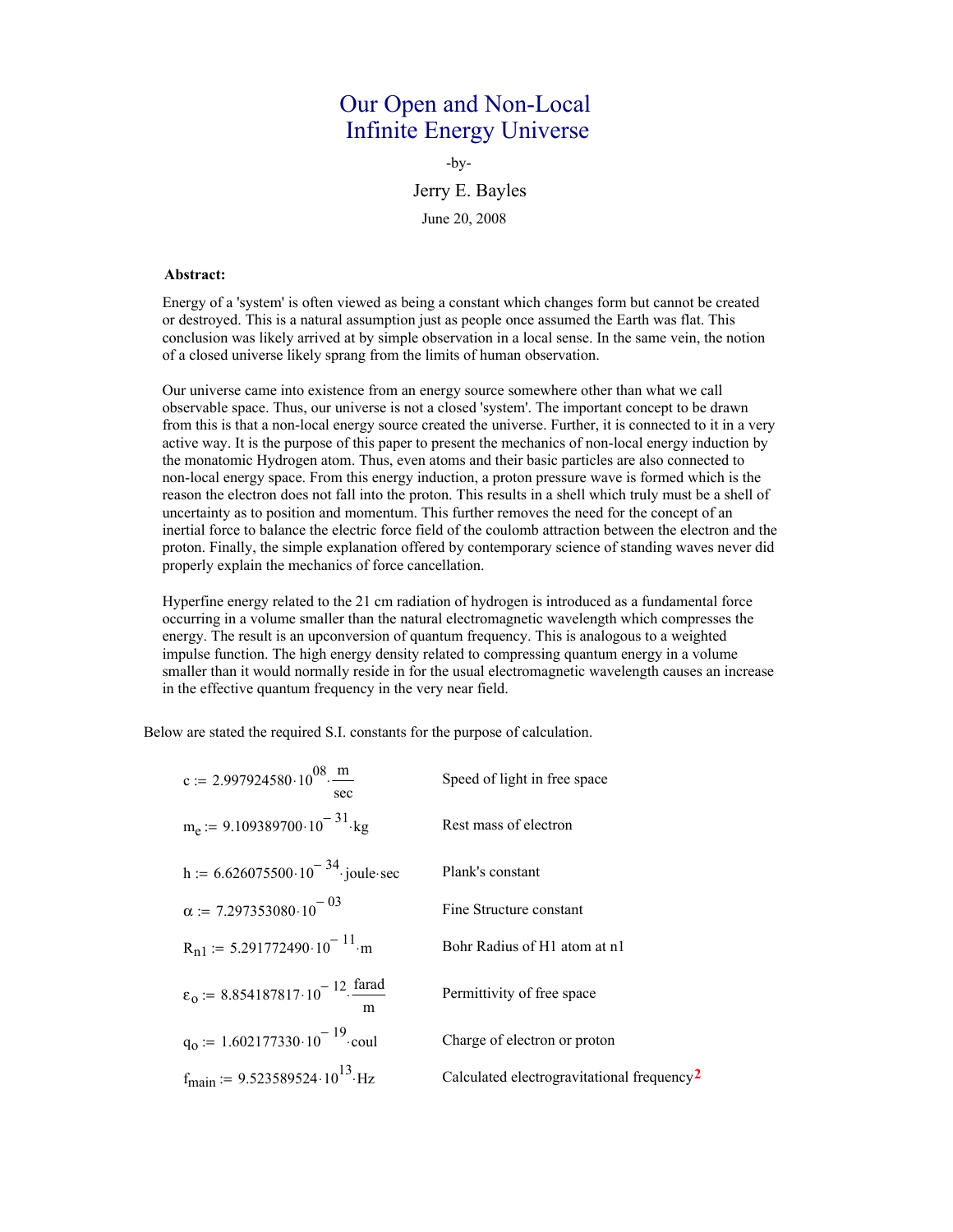The *mathodology* in reference **5** is repeated below for a dynamic analysis of the pressure wave mechanics as applied to the H1 atom shells N1 through N5.

First, the hyperfine H1 radiation is stated as:  $f_{H1} := 1.420405751 \cdot 10^{9}$  Hz

Then the pressure at the n1 energy level is calculated by the following equation where we do not assume the surface area of a sphere,  $(A = 4\pi r^2)$ , but only the area of a plane surface defined by the square of the Bohr n1 radius.

115) 
$$
\text{Press}_{n1} := \frac{h \cdot f_{H1}^{2}}{(R_{n1}^{2}) \cdot c} \qquad \text{Press}_{n1} = 1.5924220874 \times 10^{-3} \text{ Pa}
$$

where,

 $1 \cdot \frac{\text{newton}}{2} = 1 \text{ Pa}$ The Pa unit is the Pascal in newton/meter<sup>2</sup> units.

The pressure above is throughout the n1 surface defined by  $R_{n1}$  squared. Therefore, the actual force on the much smaller Compton electron radius squared can be found by multiplying the above pressure by the square of the product of the fine structure constant and the unit meter.

116) Then: 
$$
F_{en1} = \text{Press}_{n1} \cdot (\alpha \cdot m)^2
$$
 or,  $F_{en1} = 8.4798644992 \times 10^{-8}$  newton 2)

Next we calculate the electric field force due to the interaction of the field of the electron with the field of the proton at the n1 Bohr radius.

117) 
$$
F_{En1} := \frac{q_0^2}{4 \cdot \pi \cdot \epsilon_0 \cdot R_{n1}^2}
$$
 
$$
F_{En1} = 8.238729466 \times 10^{-8} \text{ newton}
$$

The pressure on the electron due to the energy of the radiating hyperfine electromagnetic frequency is a little more than necessary to counterbalance the coulomb electric field force. This is an alternative explanation as to why the electron cannot be pulled into the proton by the force of the electrostatic field and further, it establishes why it is that the first shell is located at the n1 radius. It is located where the outward electromagnetic wave from the proton effectively balances the inward electric field force.

Therefore, the "orbital" picture of the electron totally gives way to the probability wave of where the electron is in the energy shell which agrees with the expected quantum result. The electron could even be sitting still and yet not be able to go any further towards the proton than allowed by the force balance point which holds the electron in the bottom of the energy valley very close to zero joules. It is thus desirable to consider the pressure wave from the proton to be energy that cancels the positive electric field energy of the electron with the proton pressure wave's negative energy. Or, put another way, the proton's negative field energy cancels the electrons positive field energy and the proton pressure wave cancels the electrostatic force field between the proton and the electron with some energy left over which is the Hyperfine and CBR radiation.

The difference in the (-) energy pressure-wave force and the (+) energy electric field force at the Bohr radius on the electron divided into the energy of the n1 shell derives a distance  $\Delta R_{n1}$  as:

118) 
$$
\Delta R_{n1} := \frac{m_e \cdot (c \cdot \alpha)^2}{2 \cdot (F_{en1} - F_{En1})}
$$
  $\Delta R_{n1} = 9.0400555792 \times 10^{-10} m$   $R'_{n1} := \Delta R_{n1}$  4)

119) 
$$
\frac{\Delta R_{n1}}{2 \cdot \pi \cdot R_{n1}} = 2.7188801748 \quad \text{where,} \quad \frac{\Delta R_{n1}}{2 \cdot \pi \cdot R_{n1} \cdot (e)} = 1.0002201193 \quad 5)
$$

And where also:  $e = 2.7182818285$  which is the natural number e.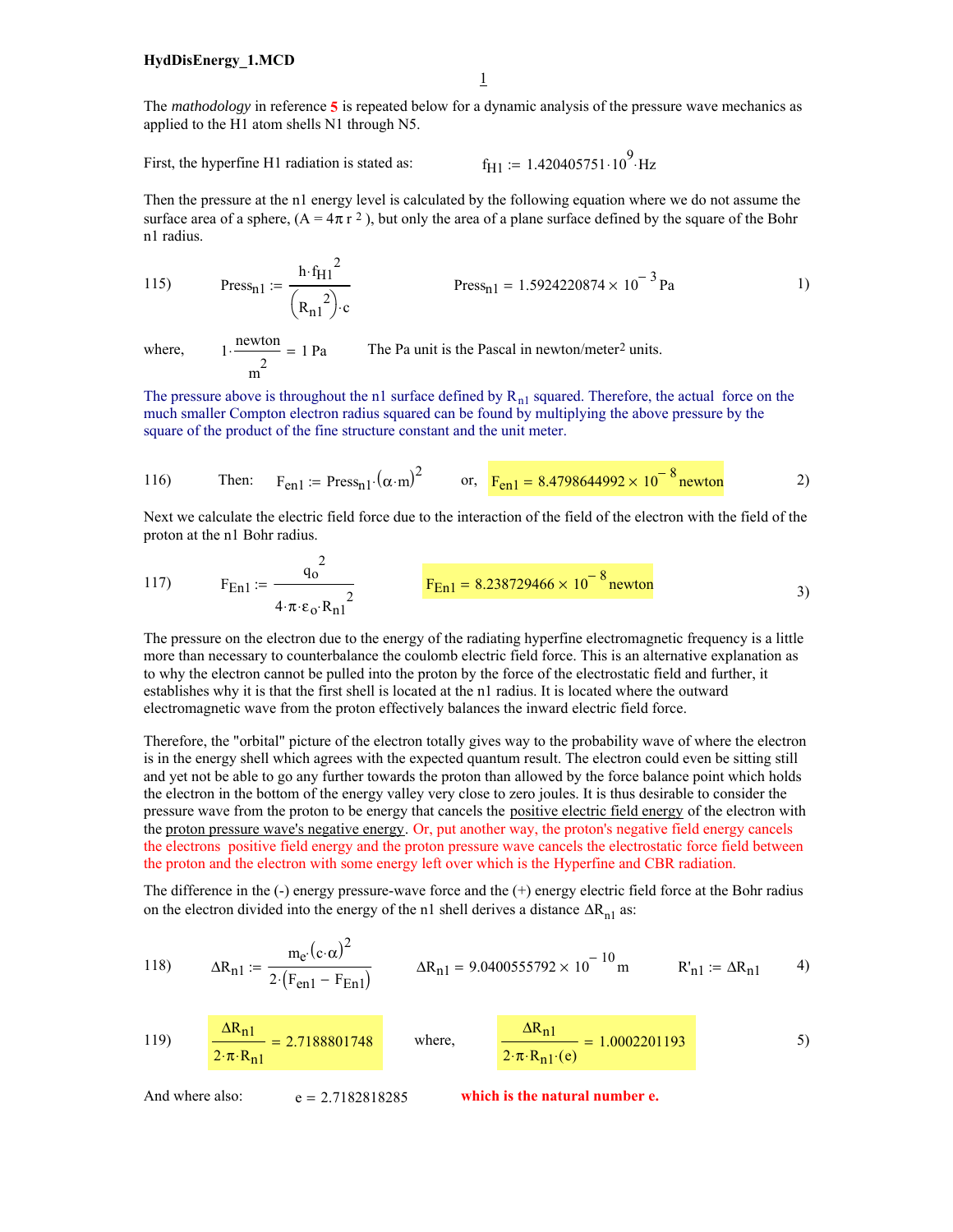Notice that the pressure wave is based on the frequency of the hyperfine radiation of Hydrogen. Then all atoms must contain this frequency, but it is the most simple atom, the H1 atom, that is most likely the one to radiate at the  $f_{H1}$  frequency since it is the atom which has the least amount of charge shielding. Below is developed **force** plots that illustrate the relative difference between the pressure wave and the negative coulomb force of the H1 atom. The general case including atomic charge Z for all atoms is possible.

Let: 
$$
n := 1, 1.01...24
$$
  $N(n) := \sqrt{n}$   $Z := 1$   $\Delta R(n) := \frac{N(n)^2}{Z} \cdot R_{n1}$ 

6

$$
\Delta \text{Press}_{n1}(n) := \frac{Z \cdot h \cdot f_{H1}^2}{c \cdot \Delta R(n)^2} \qquad \Delta F_{en1}(n) := \Delta \text{Press}_{n1}(n) \cdot (\alpha \cdot m)^2 \qquad \Delta F_N(n) := \frac{Z \cdot q_0^2}{4 \cdot \pi \cdot \epsilon_0 \cdot (\Delta R(n))^2} \qquad \frac{Z \cdot q_0}{4 \cdot \pi \cdot \epsilon_0 \cdot (\Delta R(n))^2} \qquad \frac{Z \cdot q_0}{4 \cdot \pi \cdot \epsilon_0 \cdot (\Delta R(n))^2} \qquad \frac{Z \cdot q_0}{4 \cdot \pi \cdot \epsilon_0 \cdot (\Delta R(n))^2} \qquad \frac{Z \cdot q_0}{4 \cdot \pi \cdot \epsilon_0 \cdot (\Delta R(n))^2} \qquad \frac{Z \cdot q_0}{4 \cdot \pi \cdot \epsilon_0 \cdot (\Delta R(n))^2} \qquad \frac{Z \cdot q_0}{4 \cdot \pi \cdot \epsilon_0 \cdot (\Delta R(n))^2} \qquad \frac{Z \cdot q_0}{4 \cdot \pi \cdot \epsilon_0 \cdot (\Delta R(n))^2} \qquad \frac{Z \cdot q_0}{4 \cdot \pi \cdot \epsilon_0 \cdot (\Delta R(n))^2} \qquad \frac{Z \cdot q_0}{4 \cdot \pi \cdot \epsilon_0 \cdot (\Delta R(n))^2} \qquad \frac{Z \cdot q_0}{4 \cdot \pi \cdot \epsilon_0 \cdot (\Delta R(n))^2} \qquad \frac{Z \cdot q_0}{4 \cdot \pi \cdot \epsilon_0 \cdot (\Delta R(n))^2} \qquad \frac{Z \cdot q_0}{4 \cdot \pi \cdot \epsilon_0 \cdot (\Delta R(n))^2} \qquad \frac{Z \cdot q_0}{4 \cdot \pi \cdot \epsilon_0 \cdot (\Delta R(n))^2} \qquad \frac{Z \cdot q_0}{4 \cdot \pi \cdot \epsilon_0 \cdot (\Delta R(n))^2} \qquad \frac{Z \cdot q_0}{4 \cdot \pi \cdot \epsilon_0 \cdot (\Delta R(n))^2} \qquad \frac{Z \cdot q_0}{4 \cdot \pi \cdot \epsilon_0 \cdot (\Delta R(n))^2} \qquad \frac{Z \cdot q_0}{4 \cdot \pi \cdot \epsilon_0 \cdot (\Delta R(n))^2} \qquad \frac{Z \cdot q_0}{4 \cdot \pi \cdot \epsilon_0 \cdot (\Delta R(n))^2} \qquad \frac{Z \cdot q_0}{4 \cdot \pi \cdot \epsilon_0 \cdot (\Delta R(n))^2} \qquad \frac{Z \cdot q_0}{4 \cdot \
$$



It appears that the two plots above almost coincide. However:  $\Delta F_{diff}(n) := (\Delta F_{en1}(n) - \Delta F_N(n))$  8)

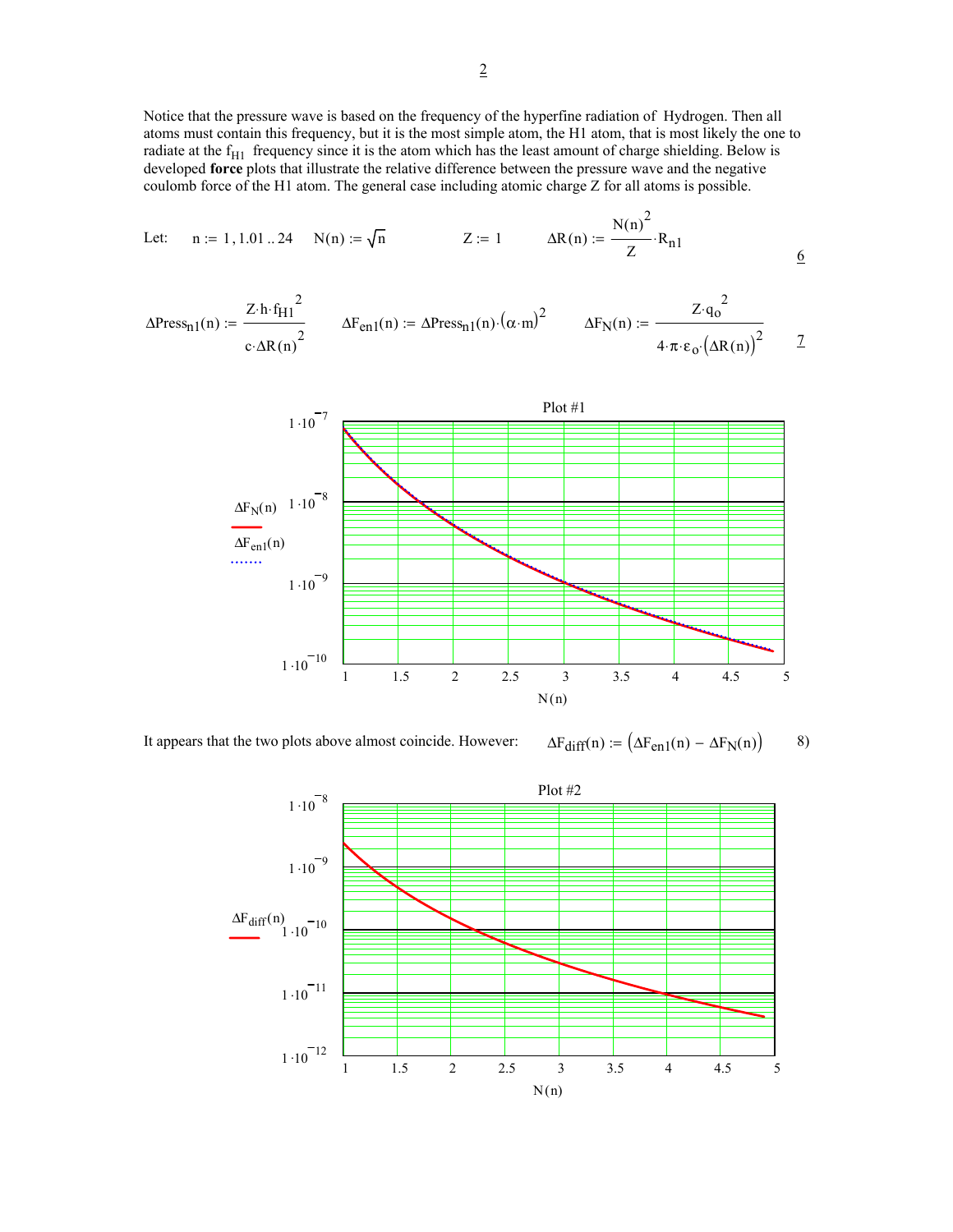It is immediately apparent from the difference plot above that  $\Delta F_{en1}(n)$  and  $\Delta F_N(n)$  are not equal.

The ∆force times ∆distance solution for *dynamic energy* and the related dynamic quantum frequencies is solved for in the below plot as a function of  $N_{(n)}$ .

Let the atomic nuclear charge be set:  $Z := 1$  Then  $\Delta R_{n1}(n)$  is defined as shown below: 9)

$$
\Delta R_{n1}(n) := \frac{N(n)^{2} \cdot (R'_{n1} - R_{n1})}{Z} \qquad F'_{N}(n) := \frac{(q_{o})^{2} \cdot Z}{4 \cdot \pi \cdot \epsilon_{o} \cdot (\Delta R_{n1}(n))^{2}} \qquad \text{Ek}_{n}(n) := \left[\frac{Z \cdot q_{o}^{2}}{8 \cdot \pi \cdot \epsilon_{o} \cdot (R_{n1} \cdot N(n)^{2})}\right]
$$
\n
$$
\Delta E_{n1}(n) := F'_{N}(n) \cdot \Delta R_{n1}(n) \qquad \Delta f1_{\Delta n1}(n) := \frac{\Delta E_{n1}(n)}{h} \qquad f_{n}(n) := \frac{Ek_{n}(n)}{h} \qquad 10)
$$

where, 
$$
\Delta f l_{\Delta n1}(1) = 4.09102194 \times 10^{14} Hz
$$
 and  $\Delta f l_{\Delta n1}(4) = 1.022755485 \times 10^{14} Hz$  11)

$$
f_{\text{FQK}} = 4 \cdot f_{\text{main}}
$$
 or,  $f_{\text{FQK}} = 3.8094358096 \times 10^{14} \text{ Hz}$  ( $f_{\text{main}} = 9.523589524 \times 10^{13} \text{ Hz}$ ) 12)



Where, 
$$
\frac{f_{\text{main}}}{2 \cdot \pi} = 1.5157263487 \times 10^{13} \text{ Hz}
$$
 and  $\frac{f_{\text{FQK}}}{8 \cdot \pi} = 1.5157263487 \times 10^{13} \text{ Hz}$  13)

The blue (bottom) plot falls between the high and low frequencies related to reference **5** in my previous work. As such, it may bear heavily on the first choice for investigation of the proper range of energy release. (This is for  $R'_{nl} = R_{nl}$  times  $2\pi e$ .)

Further, the energy space input frequency  $f_{FQK}$  is very close to the N1 quantum energy related frequency at  $\Delta R_{n1}(1)$ . Further, the shell numbers between  $f_{FQK}$  and  $f_{main}/2\pi$  are equal to 5 which corresponds to the five H1 shell series as: Lyman, Balmer, Paschen, Brackett and finally Pfund. The above curves plot the values between the whole number integers of the shell numbers but in reality, the values at the whole number integers are the allowed state energies.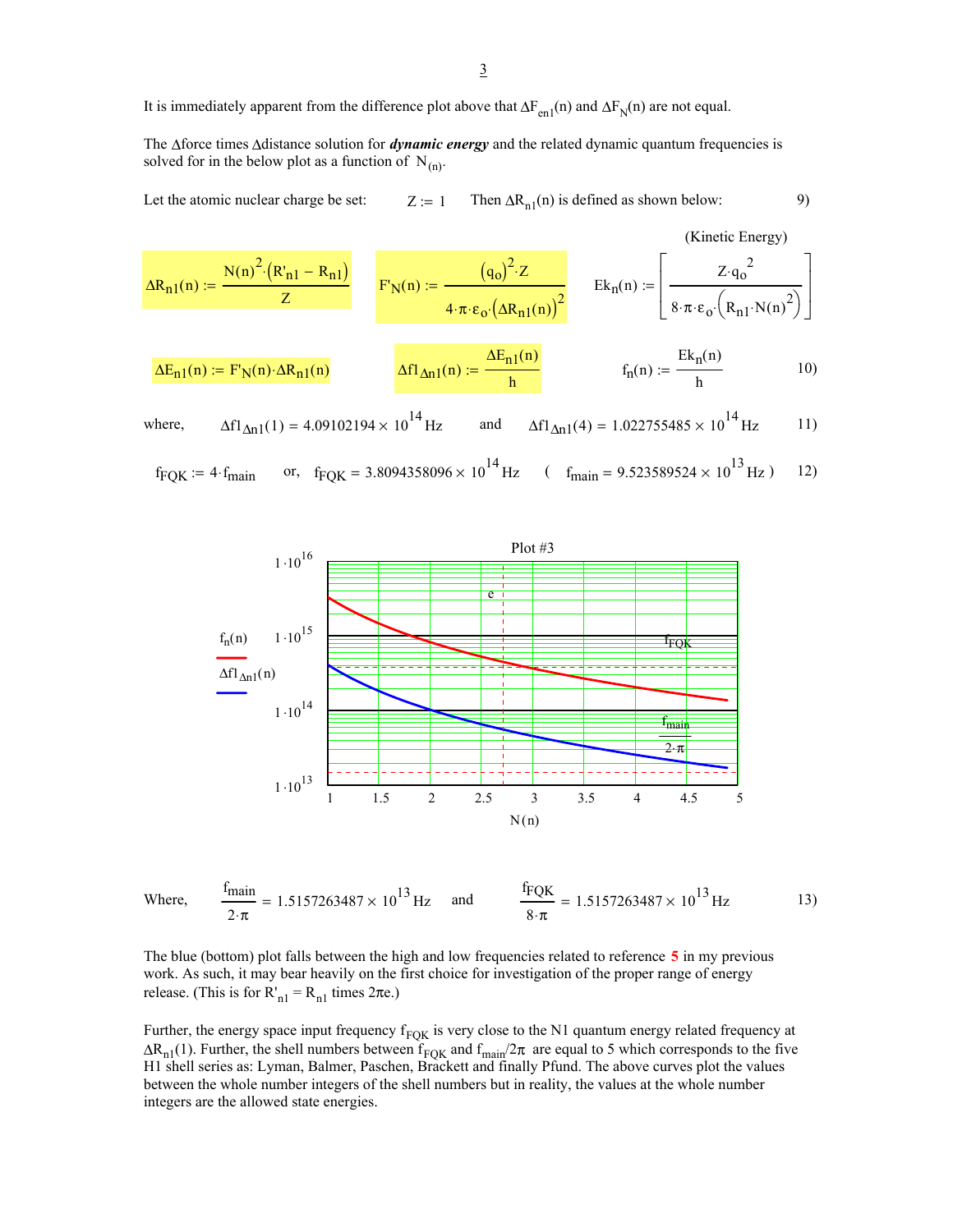The energy difference between the energy space  $f_{FQK}$  input at N = 1 and  $f_{diff}/2\pi$  all times 2 will yield the lower limit frequency defined in a previous paper**2** as intimately related to the lower limit of the elecrogravitational vector magnetic potential frequency of interaction.

Please note that reference **5**, pp 30-33 inclusive, presented a proton pressure wave concept that balances the field pressure on the electron against the coulombic force of attraction and thus removes the necessity of the electron having a so-called orbital velocity. It can however have an equivalent kinetic energy but in actuality, it is actually in a "cloud" around the proton nucleus and it still has its associated magnetic and spin vectors since it is still a standing wave of probability. Thus the idea of a fictitious rotational inertial force balancing the centripetal coulombic force of attraction is no longer needed.

The pressure equations above are repeated below and are expanded on.

115) 
$$
Press_{n1} := \frac{h \cdot f_{H1}^{2}}{(R_{n1}^{2}) \cdot c}
$$
 116) 
$$
F_{en1} := \text{Press}_{n1} \cdot (\alpha \cdot m)^{2}
$$
 116) 
$$
F_{en1} := \text{Press}_{n1} \cdot (\alpha \cdot m)^{2}
$$
 116) 
$$
R_{n1}^{2} \text{ to the } R_{e}^{2} \text{ of the target electron.}
$$

The  $(\alpha \cdot m)^2$  can be thought of as an aperture for the Poynting vector power and pressure of:

$$
\frac{\text{h}\cdot\text{f}_{\text{H1}}^2}{\left(\text{R}_{\text{n1}}^2\right)} = 4.7739613175 \times 10^5 \frac{\text{watt}}{\text{m}^2} \qquad \text{and:} \qquad \frac{\text{h}\cdot\text{f}_{\text{H1}}^2}{\left(\text{R}_{\text{n1}}^2\right)\cdot\text{c}} = 1.5924220874 \times 10^{-3} \frac{\text{newton}}{\text{m}^2} \qquad 15
$$

By aperture, I mean a reduction in area of the wavefront area so that only a certain energy can be gated through by the smaller size of the lens, or *aperture to fit the Compton radius squared of the electron.*

Then the total expression for arriving at the  $\underline{N1}$   $f_{H1}$  pressure wave related *force* on the electron is:

$$
\frac{\text{h} \cdot \text{f}_{\text{H1}}^2}{\left(\text{R}_{\text{n1}}^2\right) \cdot \text{c}} \cdot \left(\alpha^2 \cdot 1 \cdot \text{m}^2\right) = 8.4798644992 \times 10^{-8} \text{ newton} \qquad \text{Also:} \qquad \qquad \text{F} = \frac{\text{m} \cdot \text{v}^2}{\text{r}} = \text{m} \cdot \text{a} \qquad \qquad 16)
$$

There is another subtlety to the above which at first may escape our attention. We have arrived at a force which no longer is expressed as newtons per area but only in newtons, a pure force which can engender an action and therefore a reaction. The implication to me is that the outgoing pressure wave is converted by the aperture, which is the electron radius squared, into circumferential energy having an inertial force such as exhibited by a mass in orbital motion. That is, the pressure wave vector of motion is converted to an effective action force that is 90 degrees to the direction of motion of the circumferential energy.

The frequency corres-  
\nponding to the energy  
\ndifference of the N1  
\npressure wave and the  
\nNI Shell energy is:  
\n
$$
\Delta f_{\text{DIFF}} := \left[ \left[ \frac{h \cdot f_{\text{H1}}^2}{R_{\text{n1}} \cdot c} \cdot \left( \alpha^2 \cdot 1 \cdot m^2 \right) \right] - \left[ \frac{\left( q_0 \right)^2}{4 \cdot \pi \cdot \varepsilon_0 \cdot R_{\text{n1}} } \right] \right] \cdot \frac{1}{h}
$$
\n17)  
\n
$$
\Delta f_{\text{DIFF}} = 1.9257730081 \times 10^{14} \text{ Hz}
$$
\n
$$
\Delta f_{\text{DIFF}} = 1.9257730081 \times 10^{14} \text{ Hz}
$$
\n
$$
2 * \Delta f_{\text{DIFF}} \text{ very close to } f_{\text{FQK}}
$$
\n18)  
\nWhere again:  
\n
$$
f_{\text{FQK}} = 3.8094358096 \times 10^{14} \text{ Hz}
$$

The above force constant frequency ties together all local space systems through non-local energy space and therefore is the electrogravitational gate or mediator of the gravitational force.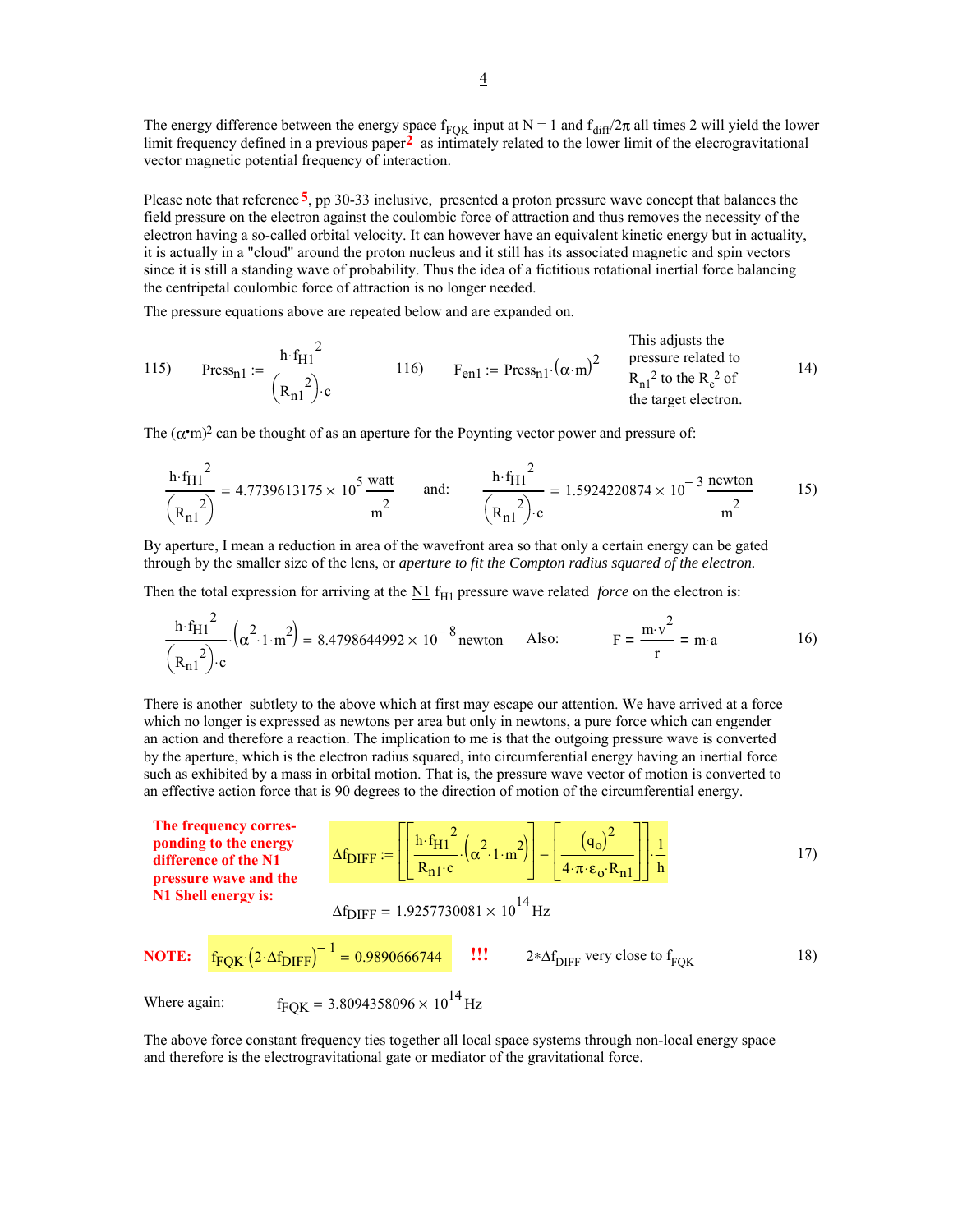The mv2/r rotational force is called a fictitious force by contemporary physics since the so-called centrifugal force is defined as not existing. (The reasoning for this is obscure to say the least. This by reason that as anyone can attest, swinging a weight on a string about one's body will prove the fact that there does indeed exist a force that pulls against the string away from the center of the circle of rotation.) Thus, the physics community has renamed the mv2/r outwards directed force as being an inertial force. (Outwards as directed away from the center of rotation of a mass.) Whatever the force is called, it is an outwards directed force and so for the sake of argument reduction, it will be called an inertial force in this paper.

Based on the above mechanics of inertial force generated by a critically scaled down wavefront opening for an electromagnetic wave, increasing the number of apertures above a radiating surface may engender suitable lift. Such a surface might be round overall and if it had the geometry of a UFO, or flying saucer, it would be a very suitable geometry for the task of creating an offset force in any medium including space. The *critical* size is the fine structure constant squared times the wavelength of the frequency of the electromagnetic wave. Perhaps a crystalline lattice may be employed and thus the shell of the pressure wave driven craft could be grown as a monolithic structure. Such a surface could also be used as an energy source by tuning utilizing a similar surface to gather the radiated pressure wave energy.

Since it requires energy to generate an electromagnetic wave, it is natural to use the H1 pressure wave energy coming from many protons as presented above. That energy flows from energy space, which is a limitless source of energy, being the same energy source that created the Big Bang. This would also explain where all of the negative energy in the universe is coming from since I have previously defined the H1 proton pressure wave as being negative energy in the field but causing a positive pressure on the electron during interface.

It is of interest that the electromagnetic wavelength of  $f_{H1}$  is much greater in free space than in the confines of the  $R_{n1}$  distance of the H1 atom. Thus the **power density** is much greater in the  $R_{n1}$  distance for the f<sub>H1</sub> frequency than for the free space medium. This is possible since the  $f_{H1}$  energy is coming from what I have previously termed energy space.

$$
E_{\text{EnergySpace}} := \frac{\text{h} \cdot f_{\text{H1}}^2}{(R_{\text{n1}}) \cdot \text{c}} \cdot \left(\alpha^2 \cdot 1 \cdot \text{m}^2\right) \qquad E_{\text{EnergySpace}} = 4.4873513676 \times 10^{-18} \text{ joule}
$$

$$
E_{\text{FreeSpace}} := h \cdot f_{\text{H1}} \qquad \qquad E_{\text{FreeSpace}} = 9.4117157468 \times 10^{-25} \text{ joule} \qquad \qquad 20)
$$

It is easily seen that a form of energy compression in the N1 shell radius raises the effective quantum energy considerably due to the reduced and fixed volume in the N1 shell allowed for the  $f_{H1}$  energy. Such a condition is conducive to generating a higher quantum frequency than the beginning frequency. This is demonstrated by the below equation:

$$
\frac{f_{H1}^{2}}{(R_{n1}) \cdot c} \cdot \left(\alpha^{2} \cdot 1 \cdot m^{2}\right) = 6.7722611485 \times 10^{15} \text{ Hz} \text{ where, } f_{H1} = 1.420405751 \times 10^{9} \text{ Hz}
$$
 21)

That is an impressive gain of frequency related quantum energy. The N1 energy gain is expressed as:

N1gain := 
$$
\frac{f_{H1}}{(R_{n1}) \cdot c} \cdot (\alpha^2 \cdot 1 \cdot m^2)
$$
 N1gain = 4.7678356299 × 10<sup>6</sup> 22)

Again, twice the difference of the N1 energy related quantum frequency and the usual Coulombic energy related quantum frequency yields a frequency very close to the  $f_{FOK}$  energy space connector frequency.

$$
\left[ \frac{\text{h} \cdot \text{f}_{\text{H1}}^2}{\text{R}_{\text{n1}} \cdot \text{c}} \cdot \left( \alpha^2 \cdot 1 \cdot \text{m}^2 \right) - \frac{q_0^2}{4 \cdot \pi \cdot \varepsilon_0 \cdot \text{R}_{\text{n1}}^2} \right] \cdot \frac{2}{\text{h}} = 3.8515460161 \times 10^{14} \text{ Hz} \quad \text{f}_{\text{FQK}} = 3.8094358096 \times 10^{14} \text{ Hz} \quad 23)
$$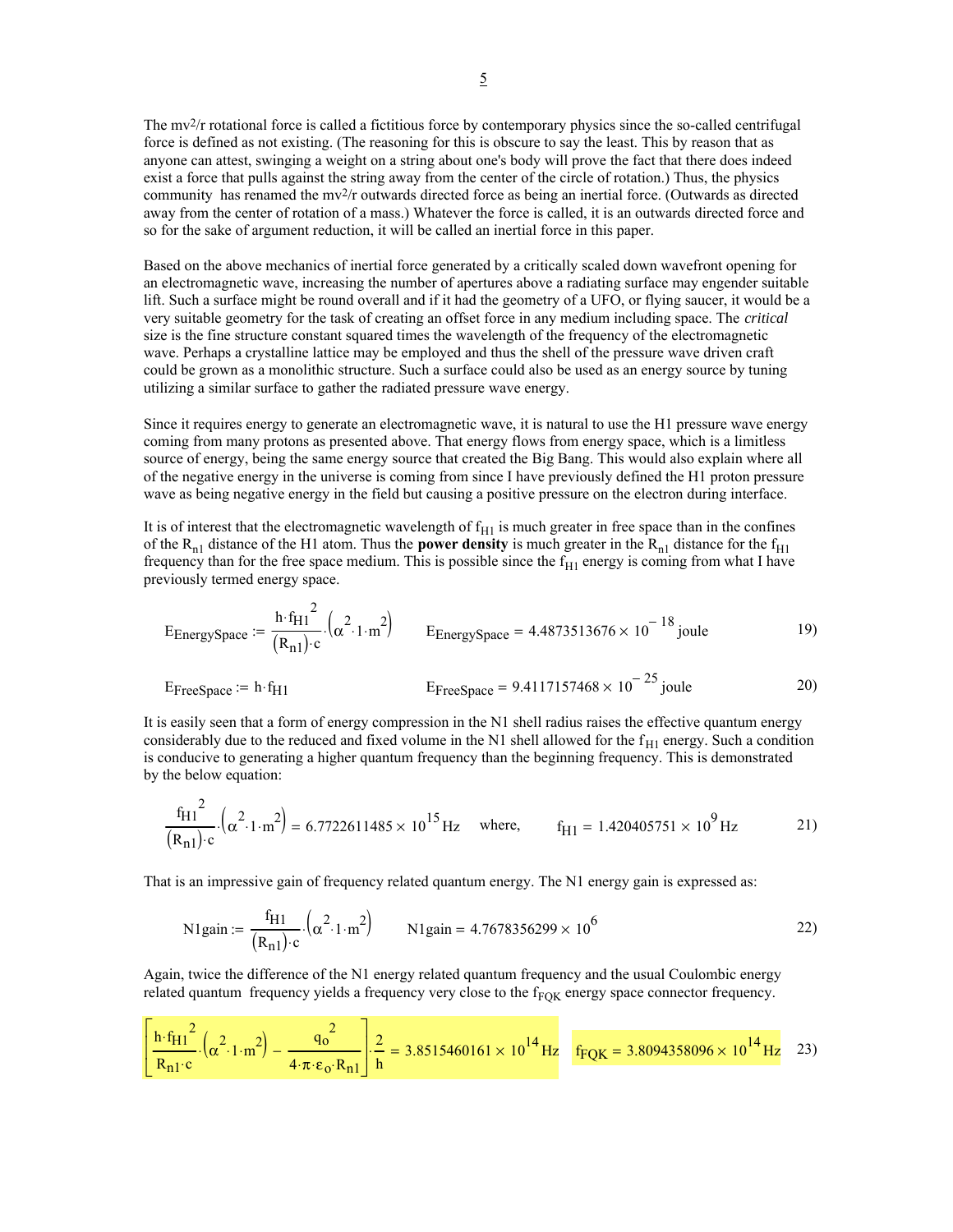In the two integrals below, it is seen that direction of integration will determine the sign of the energy.

$$
\Delta E1_{N} := \int_{N(1)^{2} \cdot R_{n1}}^{N(1)^{2} \cdot R_{n1}} \frac{z^{2} \cdot h \cdot f_{H1}^{2}}{(R_{n1})^{2} \cdot e \cdot N(1)^{2}} \cdot (\alpha^{2} \cdot N(1)^{2} \cdot m^{2}) dR_{n1} \qquad \frac{\Delta E1_{N}}{h} = 6.375834678 \times 10^{15} Hz \quad 24)
$$
  

$$
\Delta E2_{N} := \int_{N(1)^{2} \cdot R_{n1}}^{N(1)^{2} \cdot R_{n1}} \frac{z^{2} \cdot h \cdot f_{H1}^{2}}{(R_{n1})^{2} \cdot e \cdot N(1)^{2}} \cdot (\alpha^{2} \cdot N(1)^{2} \cdot m^{2}) dR_{n1} \qquad \frac{\Delta E2_{N}}{h} = -6.375834678 \times 10^{15} Hz \quad 25)
$$

The below integral further provides a solution and a plot involving the shell as a variable.

$$
\mathrm{fDiff}(n) := \left(\frac{2.0}{h}\right) \left[\frac{\left(Z \cdot q_{o}\right)^{2}}{4 \cdot \pi \cdot \epsilon_{o} \cdot R_{n1} \cdot N(n)^{2}} - \int_{N(n)^{2} \cdot R_{n1}}^{N(n)^{2} \cdot R_{n1}} \frac{Z^{2} \cdot h \cdot f_{H1}^{2}}{\left(R_{n1}\right)^{2} \cdot c \cdot N(n)^{2}} \cdot \left(\alpha^{2} \cdot N(n)^{2} \cdot m^{2}\right) dR_{n1}\right] \tag{26}
$$



Increasing values of nuclear charge Z will allow for a broad range of frequencies related to the small beginning difference seen between the  $\Delta f l_{\Delta n1}(n)$  and the fDiff(n) plot above. An almagamation of elements may provide just the right frequency separation to control  $f<sub>H1</sub>$  energy flux input as well as the 'gate' for the electrogravitational force related to  $f_{FQK}$  above.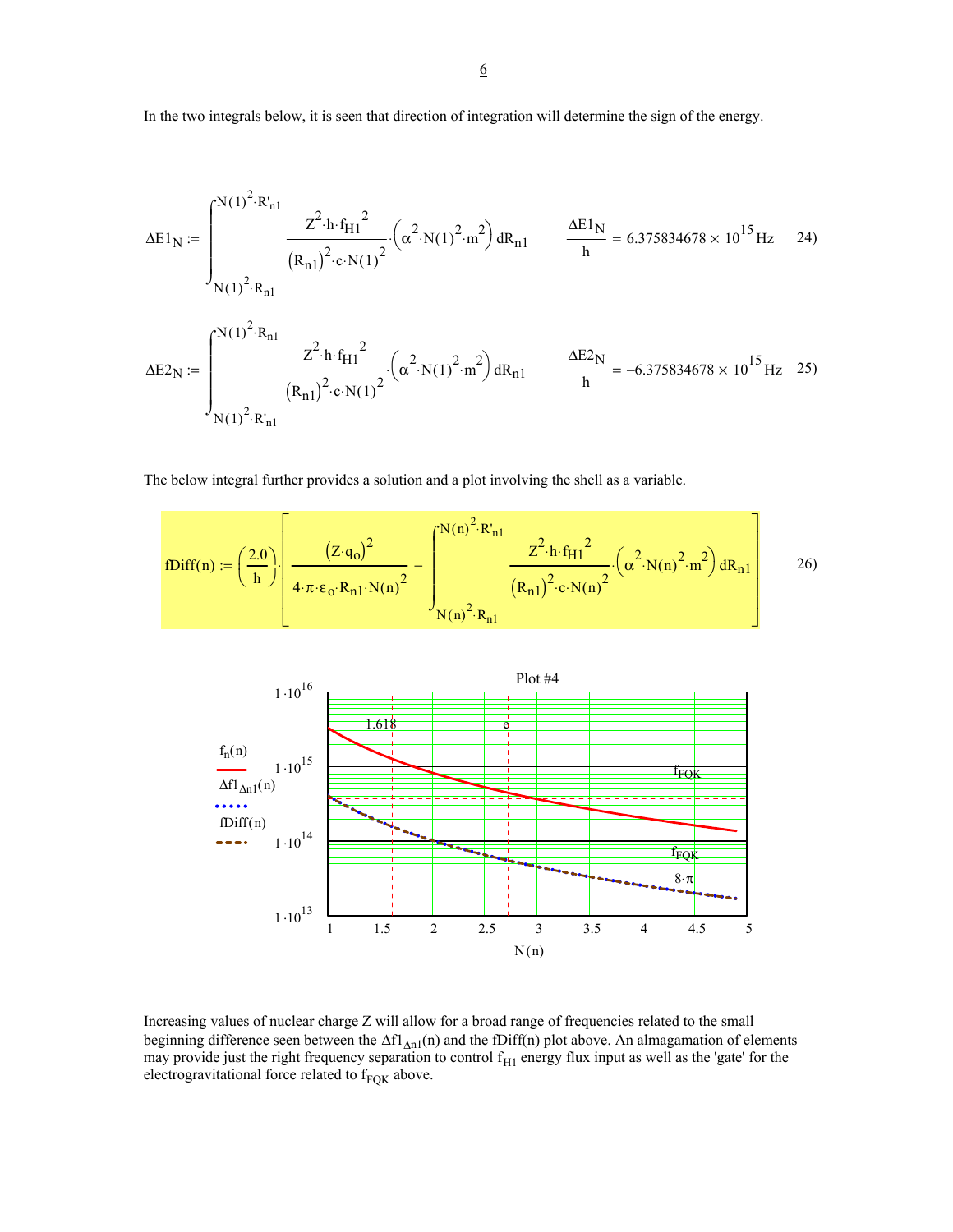The following analysis solves for the quantum energy and its equivalent frequency pertaining to the dissociation of 1 molecule of hydrogen H2 into two atoms of H1.**1**

First, the appropriate constants are stated as:

Relative atomic weight of Hydrogen:  $H1_w := 1.00794$  and  $AMU := 1.660540200 \cdot 10^{-27}$  kg 27) Avogadro's number:  $A_{ve} = 6.02213700 \cdot 10^{23}$ 28)

Then the total weight of 1 mole of atomic H2 , (H1 pairs) is:

$$
H2_{\text{tot}} := A_{\text{ve}} \cdot 2 \cdot H1_{\text{w}} \cdot \text{AMU} \qquad \text{where,} \qquad H2_{\text{tot}} = 2.0158801166 \times 10^{-3} \text{kg} \tag{29}
$$

Reference  $#1$  cal/gram - mole dissociation energy is: cal  $\lim_{\text{gm}}$  30)

The dissociation energy in joules for 1 mole of H2 as per reference 1 is calculated as:

$$
E_{\text{dismole}} = H2_{\text{tot}}(E_{\text{cal gram}})
$$
  $E_{\text{dismole}} = 869.3289478346$  joule per mole of hydrogen pairs. 31)

Then the dissociation energy for *1 molecule* of H2 into 2 H1 atoms is found as:

$$
E_{disatom} := \frac{E_{dismole}}{A_{ve}}
$$
 
$$
E_{disatom} = 1.4435555814 \times 10^{-21} \text{ joule}
$$
 (32)

Further, Plank's constant: h :=  $6.626075500 \cdot 10^{-34}$  joule sec

Then the quantum frequency related to the energy quanta of dissociation above is:

$$
f_{\text{disatom}} := \frac{E_{\text{disatom}}}{h} \qquad \qquad f_{\text{disatom}} = 2.1785981482 \times 10^{12} \,\text{Hz} \tag{33}
$$

The above frequency of quanta could be used to force the dissociation of H2 into two H1 atoms.

Main quantum force field electrogravitational frequency<sup>2</sup>:  $f_{\text{main}} := 9.523589524 \cdot 10^{13} \cdot Hz$  34)

Hyperfine constant:  $\alpha = 7.297353080 \cdot 10^{-03}$ 

where, fmain fdisatom  $\cdot \alpha \cdot \pi = 1.0021639383$  35) The above frequency is derived from the universal force constant and the **A** vector at the n1 level of the Bohr H1 atom. It is also based on the square root of the Golden ratio as shown in reference #**2** equations.

The energy in the unshielded H1 atom's field may build to a considerable field energy since the field is a dynamic that flows from what I call energy space.**3** This must occur as a steady increase without acceleration, since acceleration of charge would cause the field to form a photon and be radiated. Rather, if not terminated with a conjugate receptor atom, the energy builds in a steady fashion over time. The above reference #**1** book states that the available energy on recombination of two atoms of otherwise free H1 atoms releases the built-up field as energy equal to 109,000 cal/gram mole.

The energy released on the simultaneous recombination of 1 mole of H2 formed from H1 atoms would be equal to the large energy release shown below. First, the recombination energy from ref. #**1** is stated as:

$$
E_{\text{fid}} := \frac{109000 \text{ cal}}{\text{gm}}
$$
 Therefore;  $E_{\text{fusmole}} := H2_{\text{tot}} \cdot E_{\text{fid}}$  or,  $E_{\text{fusmole}} = 9.1996946907 \times 10^5$  joule 36)

$$
\overline{\phantom{0}}
$$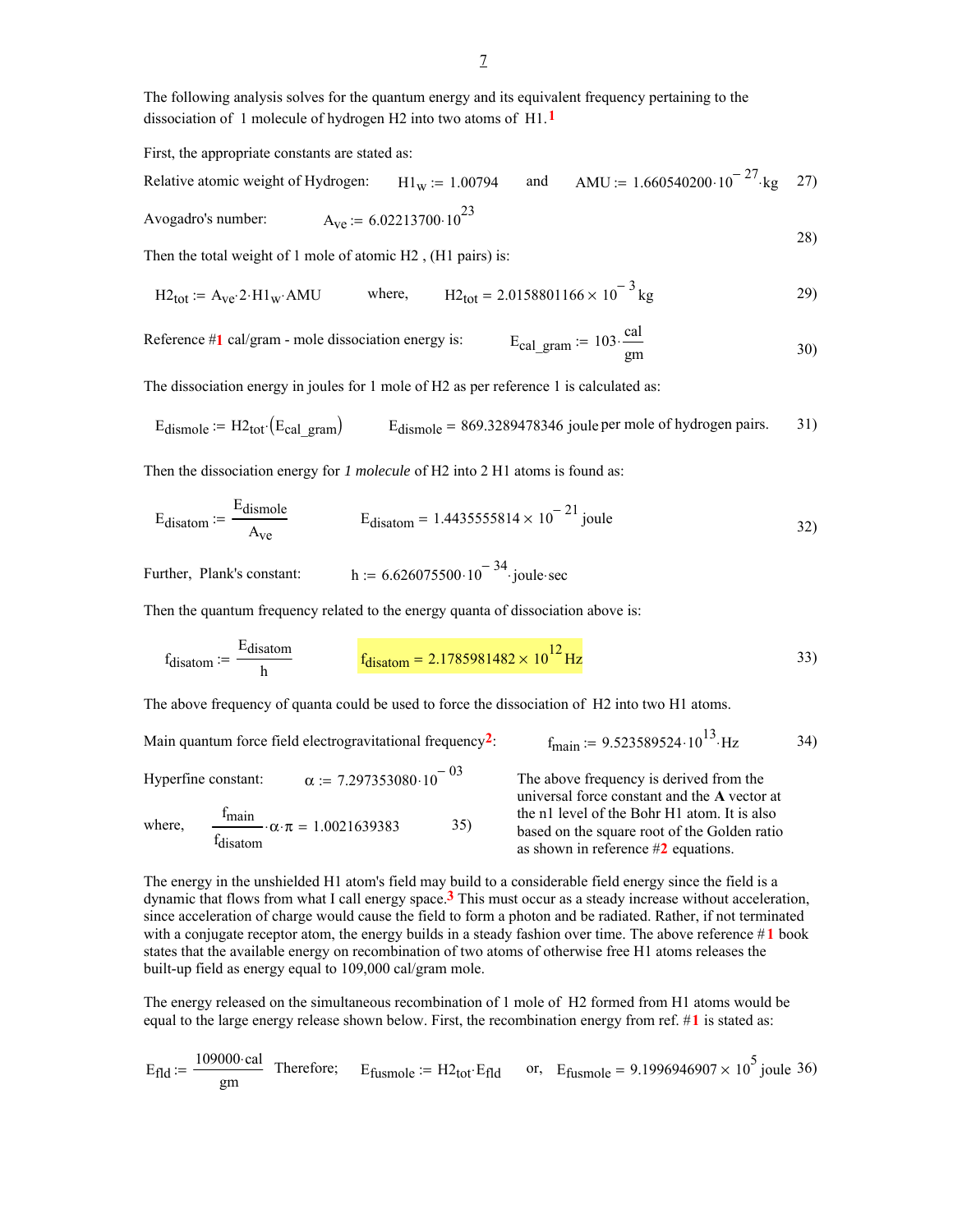The quantum energy released per recombination of 2 atoms of H1 is:

$$
E_{\text{fusatom}} := \frac{E_{\text{fusmole}}}{A_{\text{ve}}} \qquad E_{\text{fusatom}} = 1.5276461978 \times 10^{-18} \text{ joule} \qquad 37)
$$

The photon frequency of fusion of two H1 atoms into 1 H2 atom is:

$$
f_{\text{fusatom}} := \frac{E_{\text{fusatom}}}{h}
$$
 
$$
f_{\text{fusatom}} = 2.3055067782 \times 10^{15} \text{ Hz}
$$
 (Ultraviolet region.)

Velocity of light: c := 2.997924580  $\cdot 10^{08} \cdot \frac{m}{\text{sec}}$  Electron rest mass:  $m_e$  := 9.109389700  $\cdot 10^{-31}$  kg

The frequency related to the H1 atom n1 shell is:

$$
f_{n1} := \frac{m_e \cdot \alpha^2 \cdot c^2}{h}
$$
 or,  $f_{n1} = 6.5796838616 \times 10^{15} Hz$  (39)

The ratio of the n1 shell frequency to the H1 fusion is:

$$
\frac{f_{n1}}{f_{\text{fusatom}}} = 2.8538991617 \tag{40}
$$

where also, 
$$
\frac{f_{\text{fusion}}}{f_{\text{disatom}}} = 1.0582524272 \times 10^3
$$
 (The above approximates e.) (1)

Let Boltzman's constant be stated:  $B_k := 1.380658 \cdot 10^{-23} \cdot \frac{\text{joule}}{K}$ 

The temperature in Kelvins of the dissociation energy and the gross output energy of the process above is:

$$
T_{disatom} := \frac{E_{disatom}}{3 \cdot \pi \cdot B_k} \cdot 2
$$
\n
$$
T_{disatom} = 22.1873924277 \text{ K}
$$
\n
$$
T_{disatom} = 22.1873924277 \text{ K}
$$
\n
$$
T_{the \pi \text{ constant.}} = 42
$$
\n
$$
T_{the \pi \text{ constant.}} = \pi \cdot 22.1873924277 \text{ K}
$$
\n
$$
T_{the \pi \text{ constant.}} = \pi \cdot 22.1873924277 \text{ K}
$$
\n
$$
T_{the \pi \text{ constant.}} = \pi \cdot 22.1873924277 \text{ K}
$$
\n
$$
T_{the \pi \text{ constant.}} = \pi \cdot 22.1873924277 \text{ K}
$$
\n
$$
T_{the \pi \text{ constant.}} = \pi \cdot 22.1873924277 \text{ K}
$$
\n
$$
T_{the \pi \text{ constant.}} = \pi \cdot 22.1873924277 \text{ K}
$$
\n
$$
T_{the \pi \text{ constant.}} = \pi \cdot 22.1873924277 \text{ K}
$$
\n
$$
T_{the \pi \text{ constant.}} = \pi \cdot 22.1873924277 \text{ K}
$$
\n
$$
T_{the \pi \text{ constant.}} = \pi \cdot 22.1873924277 \text{ K}
$$
\n
$$
T_{the \pi \text{ constant.}} = \pi \cdot 22.1873924277 \text{ K}
$$

$$
T_{\text{fusatom}} := \frac{E_{\text{fusatom}}}{3 \cdot \pi \cdot B_k} \cdot 2
$$
\n
$$
T_{\text{fusatom}} = 2.347986189 \times 10^4 \text{ K}
$$
\n
$$
T_{\text{fusatom}} = 43
$$
\n
$$
T_{\text{fusatom}} = 2.347986189 \times 10^4 \text{ K}
$$
\n
$$
T_{\text{fusatom}} = 43
$$
\n
$$
T_{\text{fusatom}} = 2.347986189 \times 10^4 \text{ K}
$$
\n
$$
T_{\text{fusatom}} = 43
$$
\n
$$
T_{\text{fusatom}} = 2.347986189 \times 10^4 \text{ K}
$$
\n
$$
T_{\text{fusatom}} = 2.347986189 \times 10^4 \text{ K}
$$
\n
$$
T_{\text{fusatom}} = 2.347986189 \times 10^4 \text{ K}
$$

For most cases, the single hydrogen atoms would probably not be able to build to the maximum energy as shown above but to some average energy still much greater than the dissociation energy. The key to maximum energy output is to keep the single H1 atoms apart by a suitable distance before recombining into a molecule of H2.

The above analysis of Hydrogen in the gaseous state can be extended to hydrogen bound with oxygen as in the ordinary water molecule. I have often peered into a pan of water as it began to reach a boiling point and wondered why the bubbles began to form at all. Since tap water does have some dissolved air, it can be argued that the bubbles are dissolved air being brought together into a single bubble, ad infinitum. However, for the more practical case, we soon run out of so-called dissolved air in the water but the bubbles still become larger and more frequent as the water continues to heat up to the fully boiling state. Thereafter, the water will continue to create large bubbles in a vigorous manner until we boil the pan dry.

Therefore, the bubbles may not be formed by dissolved air, in the main, but by what I have termed in previous work, a pressure wave**5** that is associated with the outwards expanding field of the H1 atom's proton. Even steam may be viewed as small bubbles that may contain a single proton which is pushing outwards with its associated negative energy and positive pressure wave. To that end, the following analysis is launched.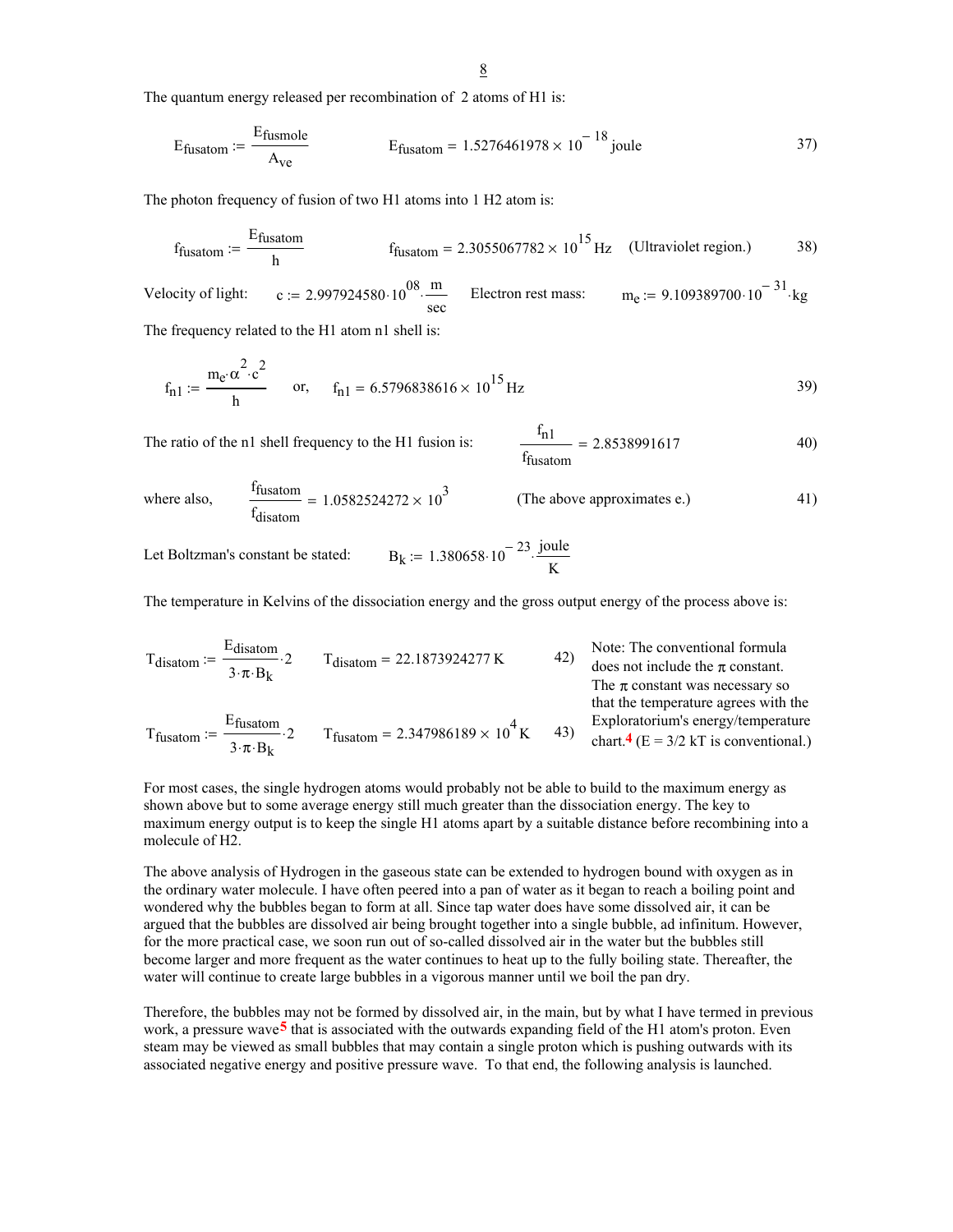The weight of 1 mole of water is found by the following procedure:

First, the appropriate constants are stated again as:

Relative atomic weight of Hydrogen: H1<sub>W</sub> := 1.00794 and one AMU := 1.660540200 $\cdot 10^{-27}$  kg 44) Further, the relative atomic weight of oxygen is:  $O1_w := 15.9994$  (45)

Avogadro's number:  $A_{ve} = 6.02213700 \cdot 10^{23}$ 

Then the total weight of 1 mole of atomic H2O , (H1 pairs+O) is:

$$
\text{H2O}_{\text{totw}} := \text{A}_{\text{ve}} \left( 2 \cdot \text{H1}_{\text{w}} + \text{O1}_{\text{w}} \right) \cdot \text{AMU} \qquad \text{thus}, \quad \text{H2O}_{\text{totw}} = 18.015281042 \text{ gm} \quad \text{per mole of H}_{2}\text{O}. \tag{46}
$$

Next, the specific heat capacity of water is stated: 
$$
E_{H2Osp} := 4186 \cdot \frac{joule}{kg}
$$
 per degree centigrade. 47)

Then the energy to raise 1 mole of water 1 degree centigrade is derived as:

$$
E_{H2Omole} := H2O_{totw} \cdot E_{H2Osp} \qquad or, \qquad E_{H2Omole} = 75.4119664419 \text{ joule}
$$

The energy required to heat one molecule 1 degree centigrade is:

$$
E_{\text{H2Omolecule}} := \frac{E_{\text{H2Omole}}}{A_{\text{ve}}} \qquad \qquad \text{or,} \qquad \text{E}_{\text{H2Omolecule}} = 1.2522459459 \times 10^{-22} \text{ joule} \qquad \qquad \text{49}
$$

We may utilize a similar process to derive the energy to break one molecule from its fellow molecules at the boiling point of water.

First, the latent heat of vaporization is stated:  $E_{vap} = 2.26 \cdot 10^{06} \cdot \frac{joule}{kg}$  (Established constant.) 50)

Then the energy required to create steam from water at the boiling point of  $H_2O$  is:

$$
E_{\text{boil\_mol}} := E_{\text{vap}} \cdot H2O_{\text{totw}} \qquad \text{or,} \qquad E_{\text{boil\_mol}} = 4.0714535155 \times 10^4 \text{ joule}
$$

Finally, the energy required to **break one molecule from another at the boiling point of water is:**

$$
E_{\text{mol\_boil}} := \frac{E_{\text{boil\_mol}}}{A_{\text{ve}}}
$$
 or, 
$$
E_{\text{mol\_boil}} = 6.7608118439 \times 10^{-20} \text{ joule}
$$
 52)

The temperature in kelvins related to the above  $E_{\text{mol}}$  boil energy is:

$$
T_{\text{mol\_boil}} := \frac{2 \cdot E_{\text{mol\_boil}}}{3 \cdot \pi \cdot B_k}
$$
 or, 
$$
T_{\text{mol\_boil}} = 1.0391341175 \times 10^3 \text{ K}
$$

It is well known that the **bulk temperature** of water at boiling point at sea level is 373.15 degrees Kelvin. The above analysis reveals that the molecular separation energy and its related temperature exceeds the bulk boiling temperature by a ratio of 2.7845 times! I propose this energy comes from what I call *energy space*.

The quantum frequency associated with the above energy is derived below as:

$$
f_{\text{mol\_boil}} := \frac{E_{\text{mol\_boil}}}{h}
$$
 
$$
f_{\text{mol\_boil}} = 1.0203342603 \times 10^{14} \text{ Hz}
$$
 54)

The frequencies of the referenced  $f_{\text{main}}$  above and  $f_{\text{mol}}$  boil are quite close.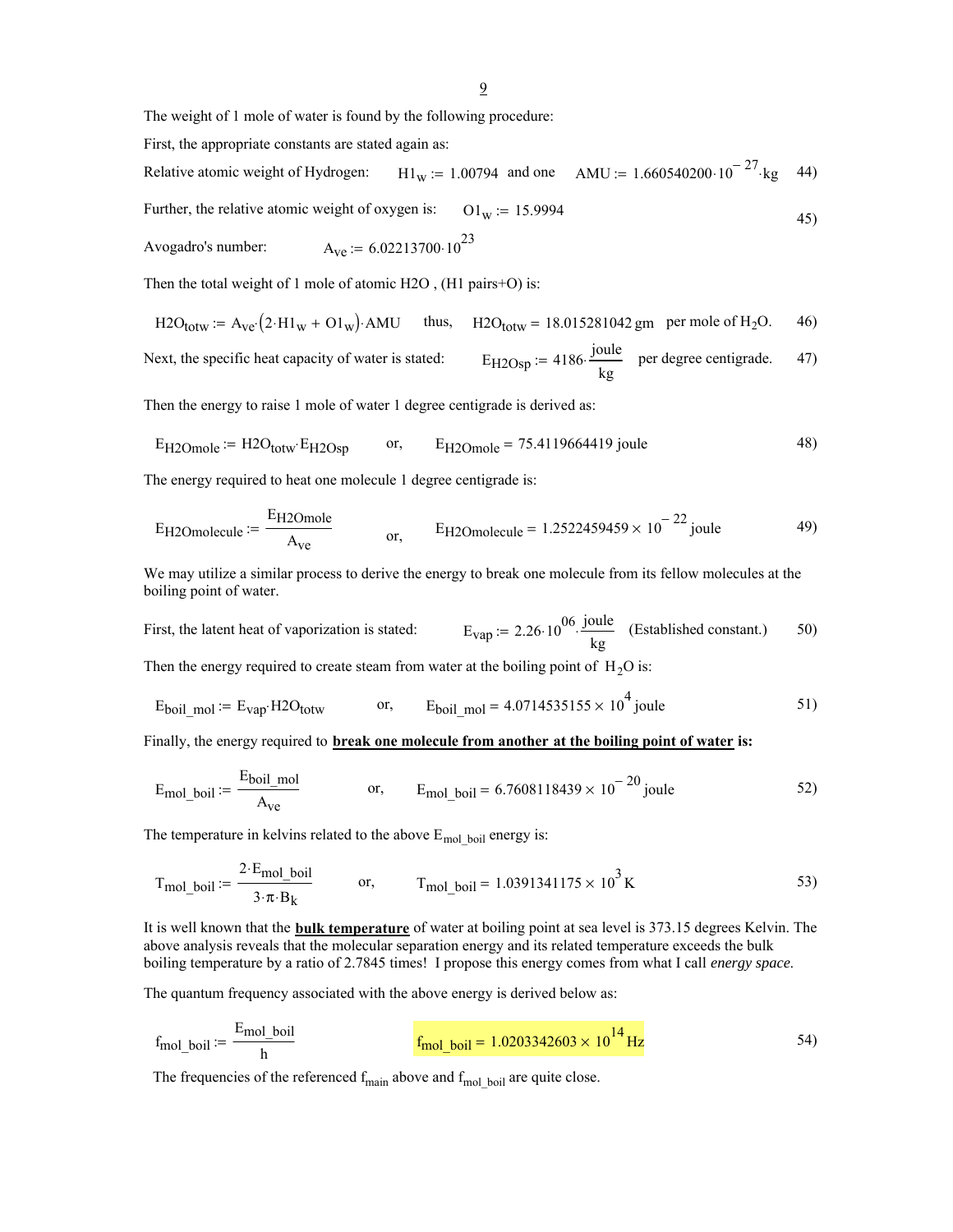Note: 
$$
\frac{f_{\text{main}}}{f_{\text{mol}} \text{boil}} = 0.9333793733 \qquad f_{\text{main}} = 9.523589524 \times 10^{13} \text{ Hz}
$$

In the above paragraph, the 2.7845 ratio of the Tmol\_boil to the bulk temperature is close to the natural number e which also shows up in my previous work in reference #**5** concerning the solution of the pressure wave force coming from the proton.

An analysis regarding the N1 shell of the Bohr atom of hydrogen is shown below regarding reference **5** above. Then a further analysis will involve only the monatomic hydrogen case where  $Z = 1$ .

$$
\varepsilon_0 := 8.854187817 \cdot 10^{-12} \cdot \frac{\text{farad}}{\text{m}}
$$
  $q_0 := 1.602177330 \cdot 10^{-19} \cdot \text{coul}$  56)

$$
R_{n1} := 5.291772490 \cdot 10^{-11}
$$
 m  $R'_{n1} := R_{n1} \cdot (e)$   $R'_{n1} = 1.4384529 \times 10^{-10}$  m  $57$ 

$$
F'_{n1} := \frac{q_o^2}{4 \cdot \pi \cdot \epsilon_o (R'_{n1})^2}
$$
  $\Delta R_{n1} := R'_{n1} - R_{n1}$   $\Delta R_{n1} = 9.0927565099 \times 10^{-11} m$  58)

$$
\Delta E_{n1} := F_{n1} \cdot \Delta R_{n1} \qquad \Delta f_{\Delta n1} := \frac{\Delta E_{n1}}{h} \qquad \Delta f_{\Delta n1} = 1.5300670398 \times 10^{15} \text{ Hz} \qquad 59)
$$

The resulting ratio at the right expresses the fact that  $f_{\text{main}}$ is very close to 1/16  $\Delta f_{\Delta n1}$  above which places  $\Delta f_{\Delta n1}$  / 4 near the frequency of the **primordial f<sub>FOK</sub> frequency constant**  $= 3.809435813 \times 10^{14}$  Hz which is the gateway to energy space for the force constant related directly to reference #**2** above.

$$
\frac{\Delta f_{\Delta n1}}{4} = 3.8251675996 \times 10^{14} \,\text{Hz} \, 60
$$

( The above is then for the N=2 shell. )

$$
f_{\text{main}} = 9.523589524 \times 10^{13} \text{ Hz}
$$
 61)

$$
\Delta\lambda_{\Delta n1} := \frac{c}{\left(\frac{\Delta f_{\Delta n1}}{4}\right)}
$$
 or,  $\Delta\lambda_{\Delta n1} = 7.8373679112 \times 10^{-7} \text{ m}$  This wavelength is fundamental to the energy space connector. (62)

Again, the above wavelength is in the upper infrared region of light and is also very close to the electromagnetic gateway frequency<sup>2</sup> ( $f_{FOK}$ ) of the electrogravitational force constant connection to energy space.

It is also apparent that since the  $f_{mol\_boil}$  is slightly above  $f_{main}$ , there may be a direct connection to energy space very near the individual molecular energy at the boiling point of water so that energy from energy space could be induced into the water molecules on a statistically individual basis and thus raising them above the bulk boiling temperature of water. This could also cause an increasing chain reaction of induced energy if the temperature and thus bulk heat were raised very quickly. The result would be a possible boiler explosion or even explain why microwaved hot water suddenly 'explodes' when moved or otherwise agitated physically. In the main, we observe only the bubbles in the boiling water.

Next, a range variable n is established for the purpose of simultaneously plotting the quantum frequencies derived from the quantum energies related to the Bohr radii and the  $\Delta R_{n1}$  at increasing radii as a function of n. Note that 4n would be equal to N2, or the second shell of the H1 atom. The expression for the Bohr H1 atomic levels involving the changing radius as a function of N is stated as:  $R_N = R_{n1}^* (N^2)$ .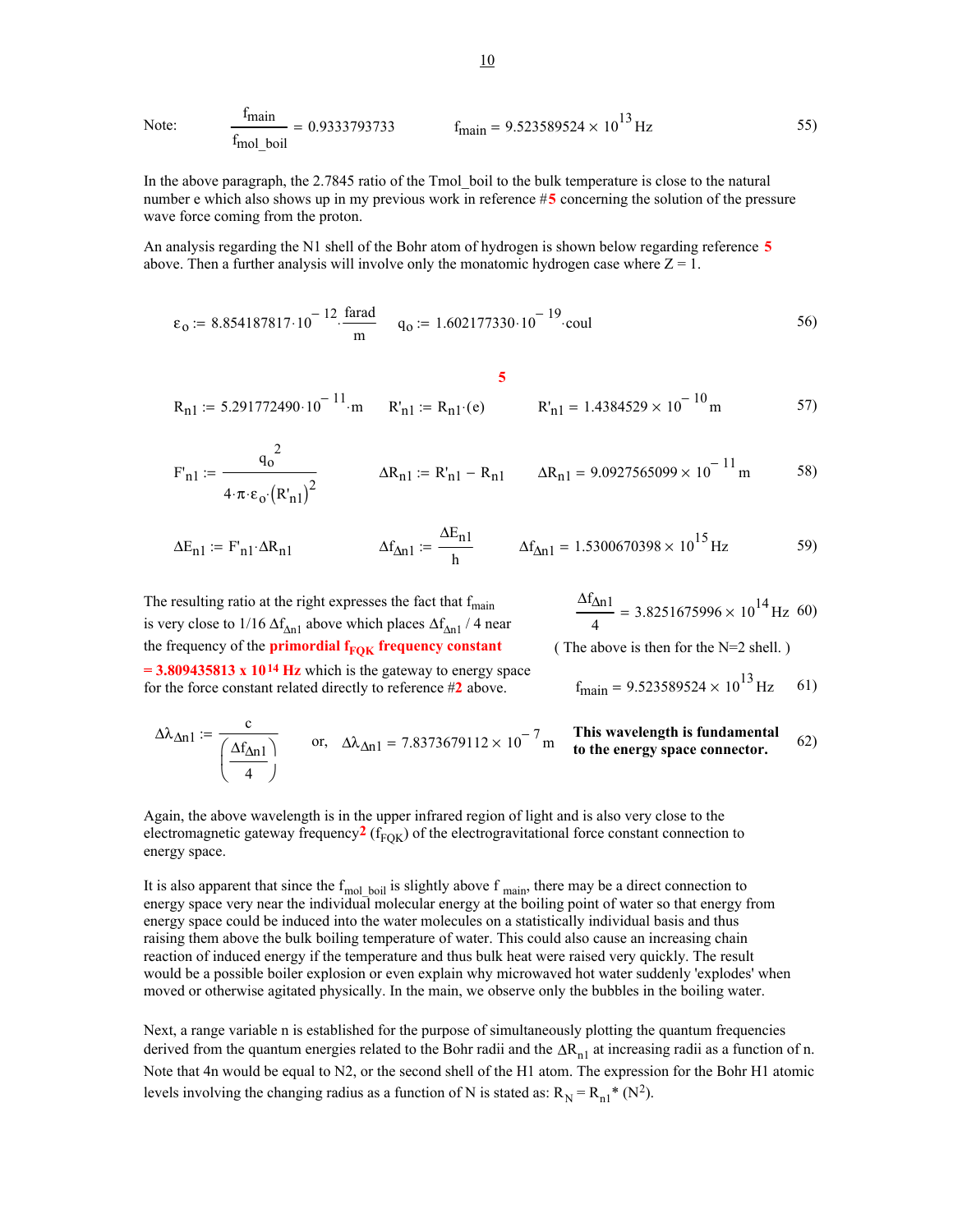Note: n is not the shell number, it is the range variable for the below analysis. Also,  $R_{n1}$  is based on  $R_{n1}$ <sup>\*</sup>e instead of the N1 wavelength of  $2\pi$ \*R<sub>n1</sub>. Let:  $n := 1, 1.01...24$  Or:  $N(n) := \sqrt{n}$  63)  $N =$  actual shell number

Also: 
$$
R_{n1} = 5.291772490 \cdot 10^{-11} \cdot m
$$
  $R'_{n1} = R_{n1} \cdot (e)$  or,  $R'_{n1} = 1.4384529 \times 10^{-10} m$  64)

$$
F_N(n) := \frac{q_0^2}{4 \cdot \pi \cdot \epsilon_0 \cdot ((N(n)^2 \cdot R'_{n1}))^2} \qquad \Delta R_{n1}(n) := N(n)^2 \cdot (R'_{n1} - R_{n1}) \qquad E_n(n) := m_e \cdot \left(\frac{c \cdot \alpha}{N(n)}\right)^2 \qquad 65)
$$

$$
\Delta E_{n1}(n) := F_N(n) \cdot \Delta R_{n1}(n) \qquad \qquad \Delta f l_{\Delta n1}(n) := \frac{\Delta E_{n1}(n)}{h} \qquad \qquad f_n(n) := \frac{E_n(n)}{h} \qquad \qquad 66)
$$

where, 
$$
\Delta f1_{\Delta n}(4) = 3.8251675996 \times 10^{14} \text{ Hz}
$$
 and  $f_n(16) = 4.1123024135 \times 10^{14} \text{ Hz}$  67)

$$
f_{\text{FQK}} := 4 \cdot f_{\text{main}}
$$
 or,  $f_{\text{FQK}} = 3.8094358096 \times 10^{14} \text{ Hz}$  ( $f_{\text{main}} = 9.523589524 \times 10^{13} \text{ Hz}$ ) (68)

## **Plot #5** below establishes a direct correlation between f<sub>FOK</sub> and Bohr H1 energy in the second shell.



From the above chart, it is apparent that the second shell  $(N = 2)$  of the H1 atom is the proximity point for the energy related to the f<sub>FOK</sub> energy space input. The fourth shell (N = 4) is shown as the proximity point for the  $f_{\text{main}}$  energy point. The  $f_{\text{main}}$  energy point is also near the energy required to break one water molecule from its neighbors at the boiling point of water. It is above 373.15 degrees Kelvin at 1039 degrees Kelvin.

There exists a small difference in the quantum related energy between the  $\Delta f l_{\Delta n1}$  frequency and the negative field energy  $f_{FQK}$  from energy space input at N2 which is a constant for all atoms.

$$
f_{\text{diff}} := \left(\Delta f l_{\Delta n 1}(4) - f_{\text{FQK}}\right) \qquad f_{\text{diff}} = 1.5731789989 \times 10^{12} \text{ Hz} \qquad E_{\text{diff}} := f_{\text{diff}} \cdot h \tag{9}
$$

The related temperature in degrees Kelvin is: 
$$
T_{diffK} := \frac{E_{diff}}{3 \cdot \pi \cdot B_k} \cdot 2
$$
  $T_{diffK} = 16.0216512795 \text{ K}$  70)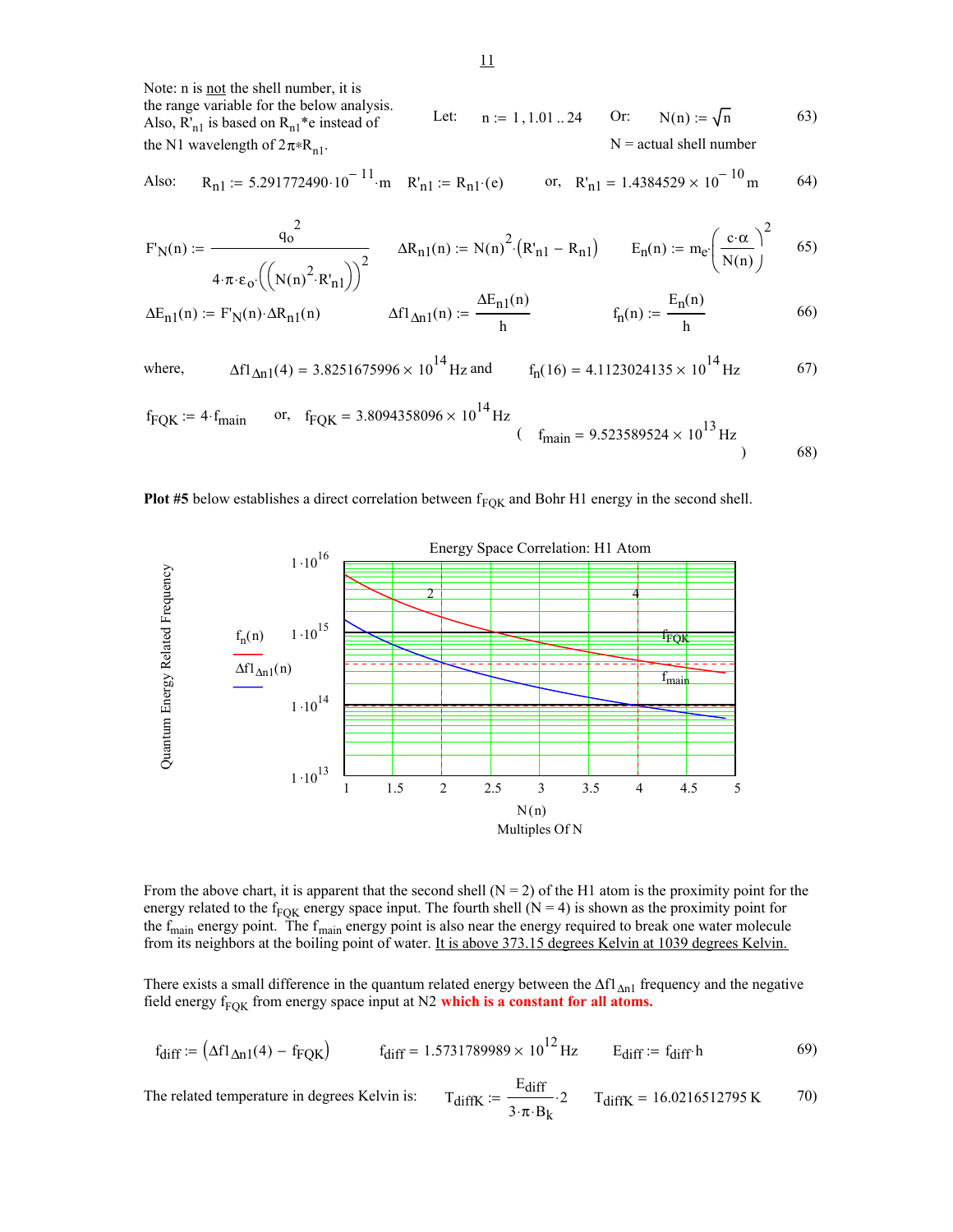The equivalent temperature in degrees centigrade related to  $E_{diff}$  is:

$$
T_{\text{diffC}} := \frac{T_{\text{diffK}} - 273.15 \cdot K}{K}
$$
 
$$
T_{\text{diffC}} = -257.1283487205
$$
 degrees centigrade (71)

The equivalent temperature in degrees Fahrenheit related to  $E_{diff}$  is:

$$
T_{\text{diffF}} := \left[ T_{\text{diffC}} \left( \frac{9}{5} \right) \right] + 32 \qquad T_{\text{diffF}} = -430.8310276969 \qquad \text{degrees Fahrenheit} \tag{72}
$$

It is proposed herein that the temperature above may be extended to a general case wherein a close spacing involving a shell of an atom where the energy space input and a Bohr shell energy have a small difference as shown above.

The following shell list shows an interesting relationship of  $E_{diff}$  to the Compton wavelength of the electron. It suggests the reason why the electron is more stable in some shells than others.

Note: 
$$
\lambda_e := \frac{h}{m_e c}
$$
  $\lambda_e = 2.4263106 \times 10^{-12} \text{ m}$  73)  $\frac{E_n(1) - E_n(4)}{\left(\frac{4}{\pi}\right)^2} = 0.9947308747$  74)  
\nShell 1  $\left(\frac{4}{\pi}\right)^2 \cdot \frac{E_{diff}}{F_N(1)} \cdot 16 = 2.4249537604 \times 10^{-12} \text{ m}$  75)  $\frac{\Delta E_{n1}(1) \cdot 2 \cdot \left(\frac{4}{\pi}\right)^2}{\Delta E_{n1}(4) \cdot 2 \cdot \left(\frac{4}{\pi}\right)^2} = 0.9947308747$  76)  
\nShell 2  $\left(\frac{4}{\pi}\right)^2 \cdot \frac{E_{diff}}{F_N(4)} \cdot (1) = 2.4249537604 \times 10^{-12} \text{ m}$  77)  $\frac{E_n(4) - E_n(16)}{\Delta E_{n1}(4) \cdot 2 \cdot \left(\frac{4}{\pi}\right)^2} = 0.9947308747$  76)  
\nShell 3  $\left(\frac{4}{\pi}\right)^2 \cdot \frac{E_{diff}}{F_N(9)} \cdot \frac{1}{5.0625} = 2.4249537604 \times 10^{-12} \text{ m}$  80)  $\frac{E_n(9) - E_n(36)}{\Delta E_{n1}(9) \cdot 2 \cdot \left(\frac{4}{\pi}\right)^2} = 0.9947308747$  79)  
\nShell 4  $\left(\frac{4}{\pi}\right)^2 \cdot \frac{E_{diff}}{F_N(16)} \cdot \frac{1}{16} = 2.4249537604 \times 10^{-12} \text{ m}$  80)  
\nShell 5  $\left(\frac{4}{\pi}\right)^2 \cdot \frac{E_{diff}}{F_N(25)} \cdot \frac{1}{39.0625} = 2.4249537604 \times 10^{-12} \frac{E_{in}}{W}$   
\nShell 6  $\left(\frac{4}{\pi}\right)^2 \cdot \frac{E_{diff}}{F_N(25)} \cdot \$ 

Shell 6 
$$
\left(\frac{4}{\pi}\right)^2 \cdot \frac{\text{Ediff}}{\text{F}'_N(36)} \cdot \frac{1}{81} = 2.4249537604 \times 10^{-12} \text{ m}^{3} \text{m}^3 \text{m} \cdot \text{m}^3 \cdot \text{m}^2 \cdot \text{m}^2 \cdot \text{m}^3 \cdot \text{m}^3 \cdot \text{m}^3 \cdot \text{m}^3 \cdot \text{m}^3 \cdot \text{m}^3 \cdot \text{m}^3 \cdot \text{m}^3 \cdot \text{m}^3 \cdot \text{m}^3 \cdot \text{m}^3 \cdot \text{m}^3 \cdot \text{m}^3 \cdot \text{m}^3 \cdot \text{m}^3 \cdot \text{m}^3 \cdot \text{m}^3 \cdot \text{m}^3 \cdot \text{m}^3 \cdot \text{m}^3 \cdot \text{m}^3 \cdot \text{m}^3 \cdot \text{m}^3 \cdot \text{m}^3 \cdot \text{m}^3 \cdot \text{m}^3 \cdot \text{m}^3 \cdot \text{m}^3 \cdot \text{m}^3 \cdot \text{m}^3 \cdot \text{m}^3 \cdot \text{m}^3 \cdot \text{m}^3 \cdot \text{m}^3 \cdot \text{m}^3 \cdot \text{m}^3 \cdot \text{m}^3 \cdot \text{m}^3 \cdot \text{m}^3 \cdot \text{m}^3 \cdot \text{m}^3 \cdot \text{m}^3 \cdot \text{m}^3 \cdot \text{m}^3 \cdot \text{m}^3 \cdot \text{m}^3 \cdot \text{m}^3 \cdot \text{m}^3 \cdot \text{m}^3 \cdot \text{m}^3 \cdot \text{m}^3 \cdot \text{m}^3 \cdot \text{m}^3 \cdot \text{m}^3 \cdot \text{m}^3 \cdot \text{m}^3 \cdot \text{m}^3 \cdot \text{m}^3 \cdot \text{m}^3 \cdot \text{m}^3 \cdot \text{m}^3 \cdot \text{m}^3 \cdot \text{m}^3 \cdot \text{m}^3 \cdot \text{m}^3 \cdot \text{m}^3 \cdot \text{m}^3 \cdot \text{m}^3 \cdot \text{m}^3 \cdot \text{m}^3 \cdot \text{m}^3 \cdot \text{m}
$$

Again,  $E_{diff}$  is the difference in the quantum energy between the Bohr N2 energy and the negative field energy from energy space input at N2. The shell with the multiplier (1) is the second shell. It may be of interest to examine atoms with increasing charge, or Z number, for related shells that equate to the  $E_{diff}$ shown above. It is also of interest that the  $4/\pi$  term appears in the above atomic energy shell calculations wherein it is the familiar number related to the Great Pyramid at Giza. the number  $4/\pi$  is also very close to the square root of the golden ratio, or  $\Phi^{1/2}$ .

The golden ratio is ubiquitous throughout nature, from the form of spiral galaxies to the world of the quantum. Below is the familiar equation that expresses Φ.

$$
\Phi := \frac{1 + \sqrt{5}}{2} \qquad \Phi = 1.6180339887 \quad \text{and} \qquad \Phi = 1.6180339887 \qquad \left(\frac{4}{\pi}\right)^2 = 1.6211389383 \qquad 85)
$$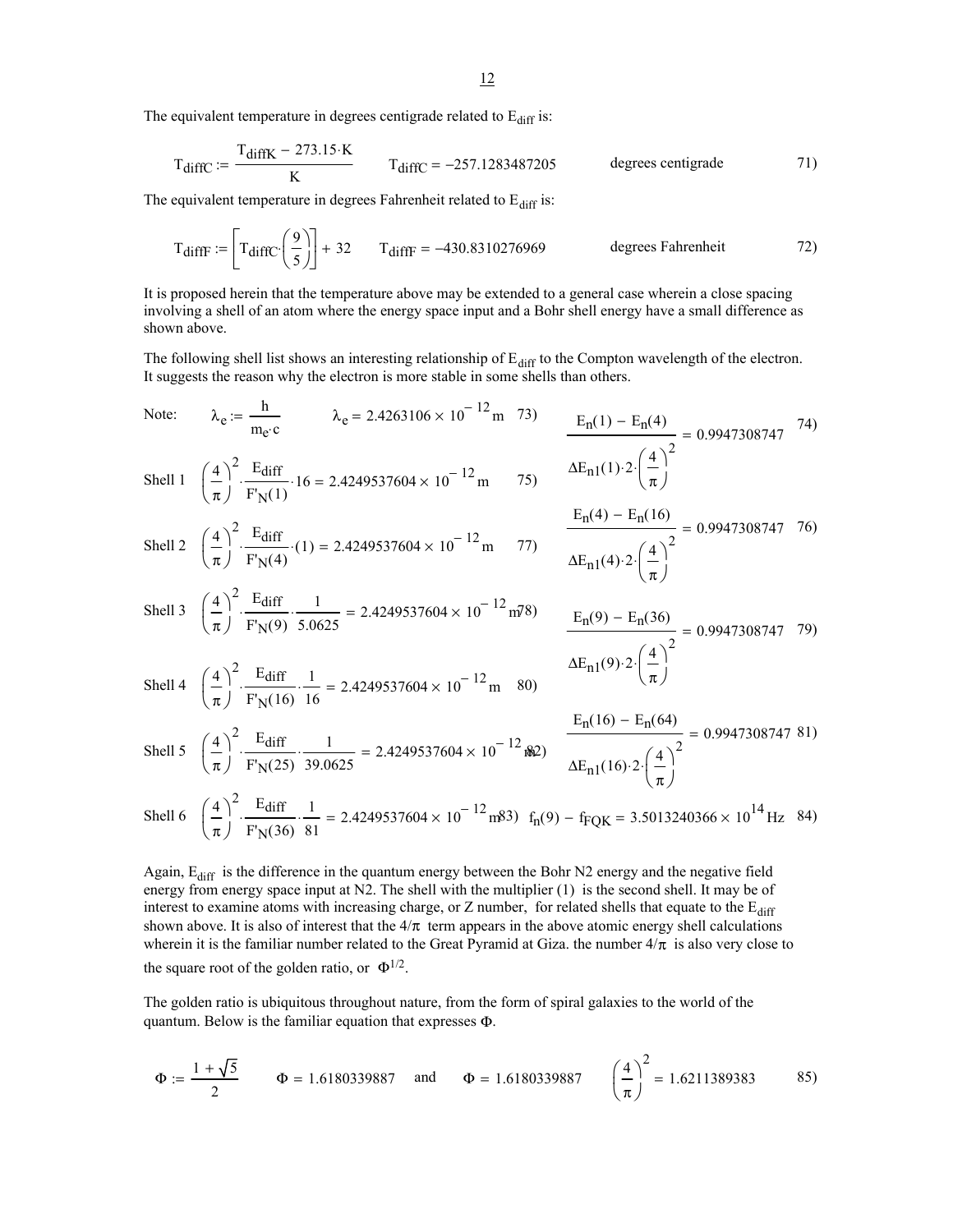The energy domain between the fourth and first shells of monatomic Hydrogen is that energy that is stored in the field if no electrons are available to conjugate the field energy. The energy in the field is negative field energy while the pressure wave associated with that energy field is a positive pressure wave. The proton is the source of the negative energy field while an electron is the positive energy field conjugate of the negative energy field supplied by the proton. However, if the electron is moved outwards beyond the  $N = 4$  shell, the negative energy and positive pressure wave of the proton field will continue to build until it eventually finds an electron which "sinks" the negative proton field energy. It is possible by the above analysis to postulate that the gaseous H1 pressure wave buildup may occur in water so that bubbles form as previously described.

If the energy stored between  $n = 1$  and  $n = 4$  of the chart above is equated to calories per gram, a very interesting, if not astounding result is arrived at. The result is for one atom of Hydrogen.

$$
\frac{\Delta E_{n1}(1) - \Delta E_{n1}(4)}{1. AMU} = 1.093695673 \times 10^5 \frac{\text{cal}}{\text{gm}} \quad \text{and from}^5 \text{ above}, \quad E_{\text{fid}} = 1.09 \times 10^5 \frac{\text{cal}}{\text{gm}} \tag{86}
$$

The energy available for useful work (left equation above) is equal to the previously stated energy shown as  $E_{\text{fid}}$  on the right. Minus the dissociation energy is given in reference  $#5$  will yield the net energy available for useful work as:

NetE := E<sub>fld</sub> - E<sub>calgram</sub> NetE = 
$$
1.08897 \times 10^5 \frac{\text{cal}}{\text{gm}}
$$
 where, E<sub>calgram</sub> =  $103 \frac{\text{cal}}{\text{gm}}$  87)

The proton pressure wave acts between two monatomic atoms of diatomic Hydrogen to reduce the binding force between the two atoms to a very low energy compared to the energy built into the field between the  $n = 1$  and  $n = 4$  shells of monatomic Hydrogen. Then it is to be concluded, as postulated in my previous work**3**, if a single proton were to exist in space apart from any conjugating electron field, the total summed energy would continue to build towards infinity over a nearly infinite amount of time.

The reason for the disassociation energy being very much less than the energy released by the recombination of the hydrogen atoms may be explained as follows: Since there is only one electron in a monatomic hydrogen atom, it cannot completely shield the proton field since there is a a non-conjugated field opposite to the side of the proton shell occupied by an electron. Thus the unshielded side of the proton shell in monatomic hydrogen is free to build a pressure wave field. For the case of diatomic hydrogen, the shielding is much better since two electrons are available to fill the half-wavelength spaces. However, the binding force is reduced by the pressure wave coming from each H1 atom.

From above:

$$
\frac{E_{\text{cal\_gram}}}{h} \cdot 2 \cdot \text{AMU} = 2.1614363436 \times 10^{12} \text{ Hz} \qquad f_{\text{disatom}} = 2.1785981482 \times 10^{12} \text{ Hz} \tag{88}
$$

It is herein suggested that an electromagnetic frequency such as  $f_{\text{disatom}}$  above may be used to disassociate diatomic Hydrogen, flowing as a thin stream of H2, and then allowing the atoms to recombine in a larger vacume chamber microwave cavity to capture the energy released by the  $n = 4$  to  $n = 1$  shell transition during field *fusion* as explained above. The final result is: H1 + H1 = H2. Thereafter the process may be cycled indefinitely since the field energy is supplied from energy space which acts as the energy pump between the  $n = 4$  to  $n = 1$  shell of the Hydrogen atom.

The figure below is a suggested method of testing for the energy available from the free proton as outlined above. The chamber where the protons are injected could be adjusted to be much larger or even be made a variable volume to allow for tuning the output energy.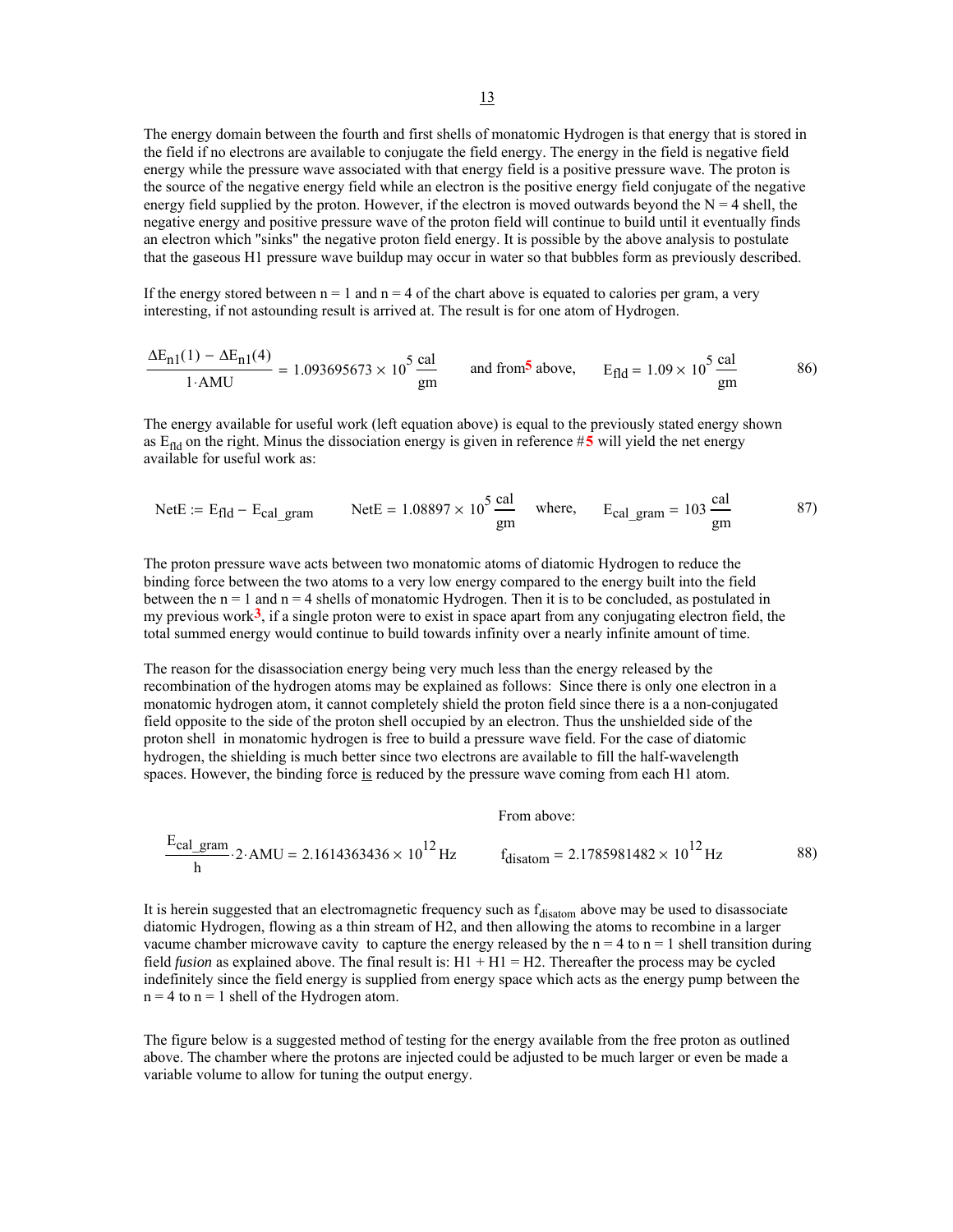

The negative energy from the proton field over time will fill all of the universe. This is proposed in my work as the mechanism of the source of negative energy which only recently has been determined by astronomers to exist. This also goes along with my contention that the universe is not a closed system and has never been a closed system, even from the primordial event of the Big Bang.

As presented in my previous papers, non-local space, which contains the energy that feeds the field energy of all matter, is the gateway for the instantaneous action between the magnetic vector potentials associated with all basic particles, and as a result, all matter must experience a gravitational force field. As a necessary result, electrogravitational field theory requires instantaneous action between affected matter and cannot rely on spin 2 gravitons traveling at the speed of light, or for that matter, any means of gravitational connection involving the limiting speed of light. This does not obviate the General Theory of Relativity which applies only to local reference frames and observers will still agree that the apparent curvature of space predicted by the General Theory of Relativity still works for local space observables.

The above analysis presents the force times distance energy related to the natural number e times the Bohr radius in comparison to the shell "kinetic" energy. The shell kinetic energy is based on the calculated electron velocity within the allowed orbital's which are integer multiples in wavelength and are considered as DeBroglie standing wave wavelengths. The physics of that picture of the atom is further "clouded" with the concept that the electron is actually to be viewed as a probability wave around the nucleus with its most probable location very near the "orbital" DeBroglie wavelength. The mechanics of why the electron is not pulled into the nucleus is not explained in light of the standing wave concept of the shell electron.

Please note that reference **5**, pp 30-33 inclusive, presented a proton pressure wave concept that balances the field pressure on the electron against the coulombic force of attraction and thus removes the necessity of the electron having a so-called orbital velocity. It can however have an equivalent kinetic energy but in actuality, it is actually in a "cloud" around the proton nucleus and it still has its associated magnetic and spin vectors since it is still a standing wave of probability. Thus the idea of a fictitious rotational inertial force balancing the centripetal coulombic force of attraction is no longer needed.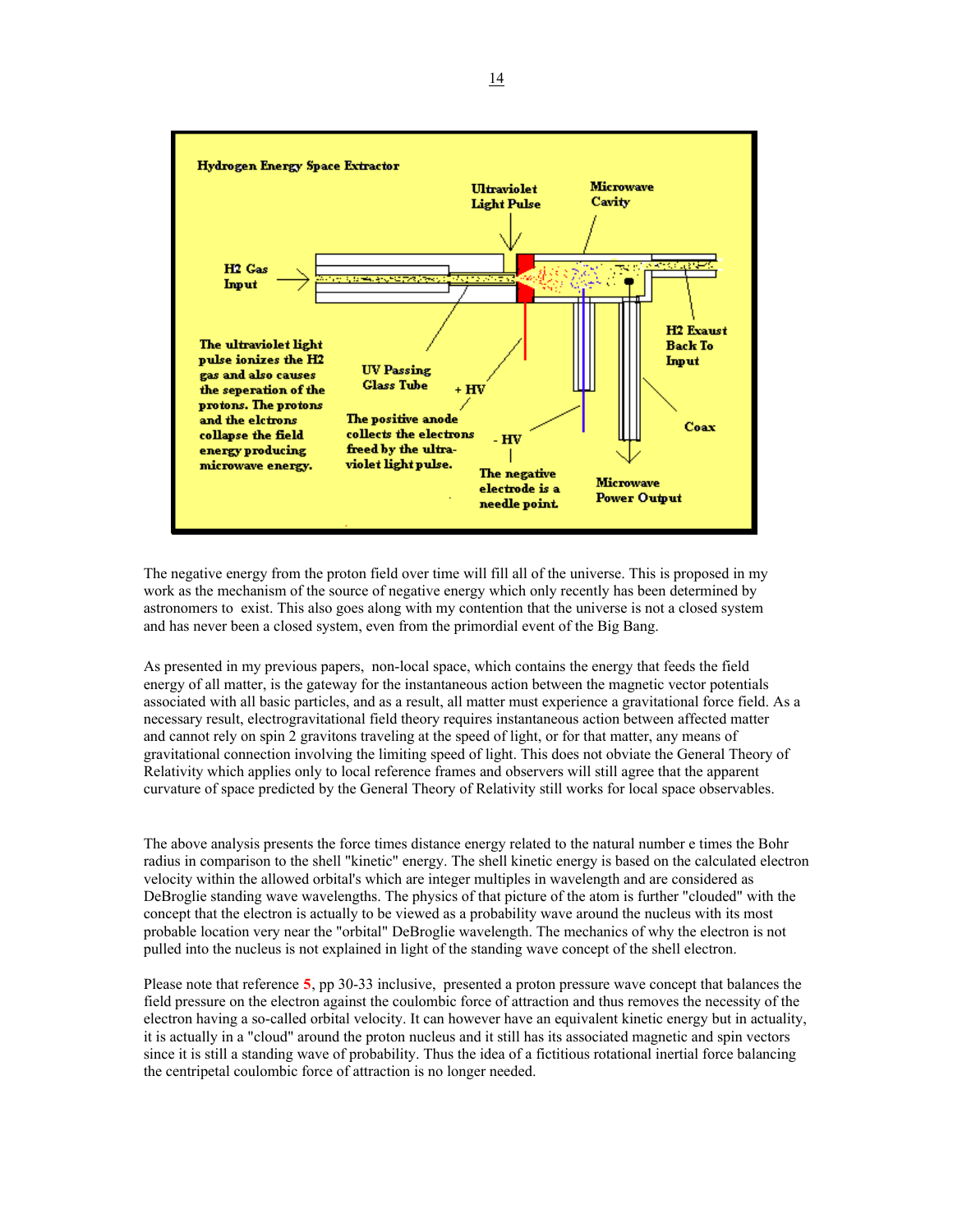## **The Electrogravitational Correlation**

On the main page of my web site at http://www.electrogravity.com is an equation which states the mechanics of electrogravitation between two local systems of vector magnetic potential connected by the non-local force constant  $F_{FQK}$ . First the pertinent electrogravitational parameters for calculation are stated.

$$
f_{LM} := 1.003224805 \cdot 10^{01} \cdot Hz
$$
\n
$$
v_{LM} := \sqrt{h \cdot f_{LM} \cdot m_e^{-1}}
$$
\n
$$
v_{LM} := \frac{h}{m_e \cdot v_{LM}}
$$
\n
$$
h = 0.0854245461 \text{ m sec}^{-1}
$$
\n
$$
v_{LM} := \frac{h}{m_e \cdot v_{LM}}
$$
\n
$$
v_{LM} := \frac{h}{m_e \cdot v_{LM}}
$$
\n
$$
v_{LM} = 8.5149954142 \times 10^{-3} \text{ m}
$$
\n
$$
v_{L} = 4 \cdot 10^{-3} \text{ m}
$$
\n
$$
v_{LM} = 4 \cdot 10^{-3} \text{ m}
$$
\n
$$
v_{LM} = 4 \cdot 10^{-3} \text{ m}
$$
\n
$$
v_{LM} = 4 \cdot 10^{-3} \text{ m}
$$
\n
$$
v_{LM} = 4 \cdot 10^{-3} \text{ m}
$$
\n
$$
v_{LM} = 4 \cdot 10^{-3} \text{ m}
$$
\n
$$
v_{LM} = 4 \cdot 10^{-3} \text{ m}
$$
\n
$$
v_{LM} = 4 \cdot 10^{-3} \text{ m}
$$
\n
$$
v_{LM} = 4 \cdot 10^{-3} \text{ m}
$$
\n
$$
v_{L} = 4 \cdot 10^{-3} \text{ m}
$$
\n
$$
v_{L} = 4 \cdot 10^{-3} \text{ m}
$$
\n
$$
v_{L} = 4 \cdot 10^{-3} \text{ m}
$$
\n
$$
v_{L} = 4 \cdot 10^{-3} \text{ m}
$$
\n
$$
v_{L} = 4 \cdot 10^{-3} \text{ m}
$$
\n
$$
v_{L} = 4 \cdot 10^{-3} \text{ m}
$$
\n
$$
v_{L} = 4 \cdot 10^{-3} \text{ m}
$$
\n
$$
v_{L} = 4 \cdot 10^{-3} \text{ m}
$$
\n
$$
v_{L} = 4 \cdot 10^{-3} \text{ m}
$$
\n
$$
v_{L} = 4 \cdot 10^{-
$$

Then for the n1 shell of monatomic Hydrogen, the electrogravitational force between the proton and the electron is calculated as:

Local System 1  
\nN1 A-Vector Force Constant  
\n
$$
F_{EG} := \left(\frac{\mu_{p} \cdot i_{LM} \cdot \lambda_{LM}}{4 \cdot \pi \cdot R_{n1}}\right) \cdot \left(\frac{i_{LM} \cdot \lambda_{LM}}{l_{q}} \cdot \mu_{o} \cdot \frac{i_{LM} \cdot \lambda_{LM}}{l_{q}}\right) \cdot \left(\frac{\mu_{o} \cdot i_{LM} \cdot \lambda_{LM}}{4 \cdot \pi \cdot R_{n1}}\right)
$$
\n(89)  
\n
$$
F_{EG} = 3.6410414746 \times 10^{-47} \text{ newton} \cdot \frac{\text{henry}}{\text{m}} \cdot \text{newton}
$$

The Newtonian equivalent is calculated as:

$$
F_{Newton} := \frac{G \cdot m_p \cdot m_e}{R_{n1}^2}
$$
 F\_{Newton} = 3.6306090326 × 10<sup>-47</sup> newton 90)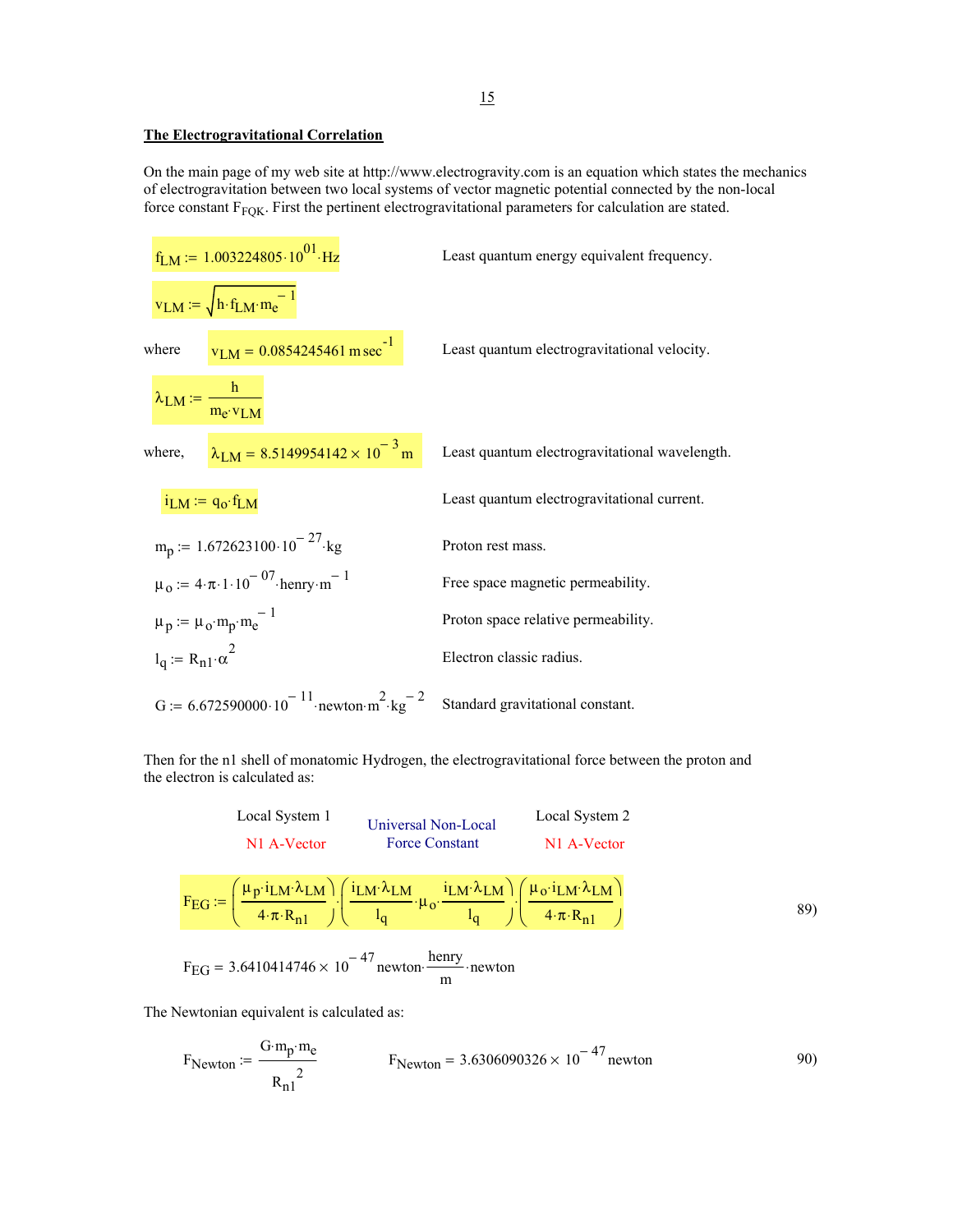16

As in my previous papers, the electrogravitational force units have one of the newton terms as a constant. Thus the observed force falls off inversely as the square of the distance, just as for the calculated force Newtonian. The henry per meter is a constant in free space as well as all other constants in the EG equation, except for the radius of action, which in the example above is the  $R_{n1}$  distance.

This is leading up to establishing a direct connection between the force constant  $F_{FOK}$  and the hyperfine radiation of the H1 atom.

Let: 
$$
F_{\text{FQK}} := \frac{i_{\text{LM}} \lambda_{\text{LM}}}{l_q} \cdot \mu_o \cdot \frac{i_{\text{LM}} \lambda_{\text{LM}}}{l_q} \qquad \text{Then:} \qquad F_{\text{FQK}} = 2.9643714417 \times 10^{-17} \text{newton}
$$

The above is the universal non-local electrogravitational force connector. Next, the electrogravitational force constant frequency is calculated as:

$$
f_{\text{FQK}} := (F_{\text{FQK}} \cdot \lambda_{\text{LM}}) \cdot h^{-1}
$$
 or,  $f_{\text{FQK}} = 3.8094358014 \times 10^{14} \text{ Hz}$  (As above in this document.) 92)

The below equations establish the relationship and correlation dimensionally between the wavelength of the hyperfine H1 radiation and that in the N1 shell distance of the electrogravitation force constant. Thus it is established that the hyperfine frequency arises from the pressure wave as presented above.

Define: 
$$
E_{n1} := m_e \cdot c^2 \cdot \alpha^2
$$
 or,  $E_{n1} = 4.3597482033 \times 10^{-18}$  joule Then:  
\n
$$
\frac{E_{n1}}{F_{FQK}} \cdot \left(\frac{4}{\pi}\right)^{1.5} = 0.2112973083 \text{ m}
$$
 and 
$$
\frac{c}{f_{H1}} = 0.2110611407 \text{ m} = \lambda_{H1}
$$

It is of interest that the electron classic radius may be calculated based on  $4\pi$  times the electrogravitational least quantum energy divided by the universal force constant  $F_{\text{FOK}}$  as follows:

Compton wavelength of the Proton

$$
4 \cdot \pi \cdot \left(\text{h} \cdot \text{f}_{LM} \cdot \text{F}_{PQK} \right)^{-1} = 2.8179409297 \times 10^{-15} \text{ m} \quad \text{where,} \quad 1_{q} = 2.8179409235 \times 10^{-15} \text{ m} \tag{95}
$$

is: 
$$
\lambda_p := \frac{h}{m_p c}
$$
  $\lambda_p = 1.321409993 \times 10^{-15} m$  96)

Finally, we have: 
$$
\frac{2 \cdot \pi \cdot l_q}{\lambda_p \cdot \alpha} = 1.8361527429 \times 10^3
$$
 where also,  $\frac{m_p}{m_e} = 1.8361527557 \times 10^3$  97)

As a result of the above presentation, it is established mathematically that there is energy in abundance in the Hydrogen atom's proton pressure wave. Further, that the **F**orce **Quantum Constant**,  $\mathbf{F}_{\text{FOK}}$  is the source connector for the energy in the proton pressure wave coming from non-local energy space. The proton and the electron Compton dimensions provide the electrogravitational dimensional interface between local and non-local space as shown in equations 95-97 above..

Energy removed from the proton pressure wave must be replace through the force constant interface to non-local energy space. The electrogravitational equation above contains the magnetic permeability of free space parameter which is part of the force constant equation. Then it is possible to remove energy from a magnetic field in quantum fashion and the energy will be replaced via the force constant energy space connection. Recently, there are claims of a generator which is called the motionless magnetic generator which appears to accomplish energy extraction from the magnetic field of a permanent magnet. The above analysis explains the mechanics of that process.